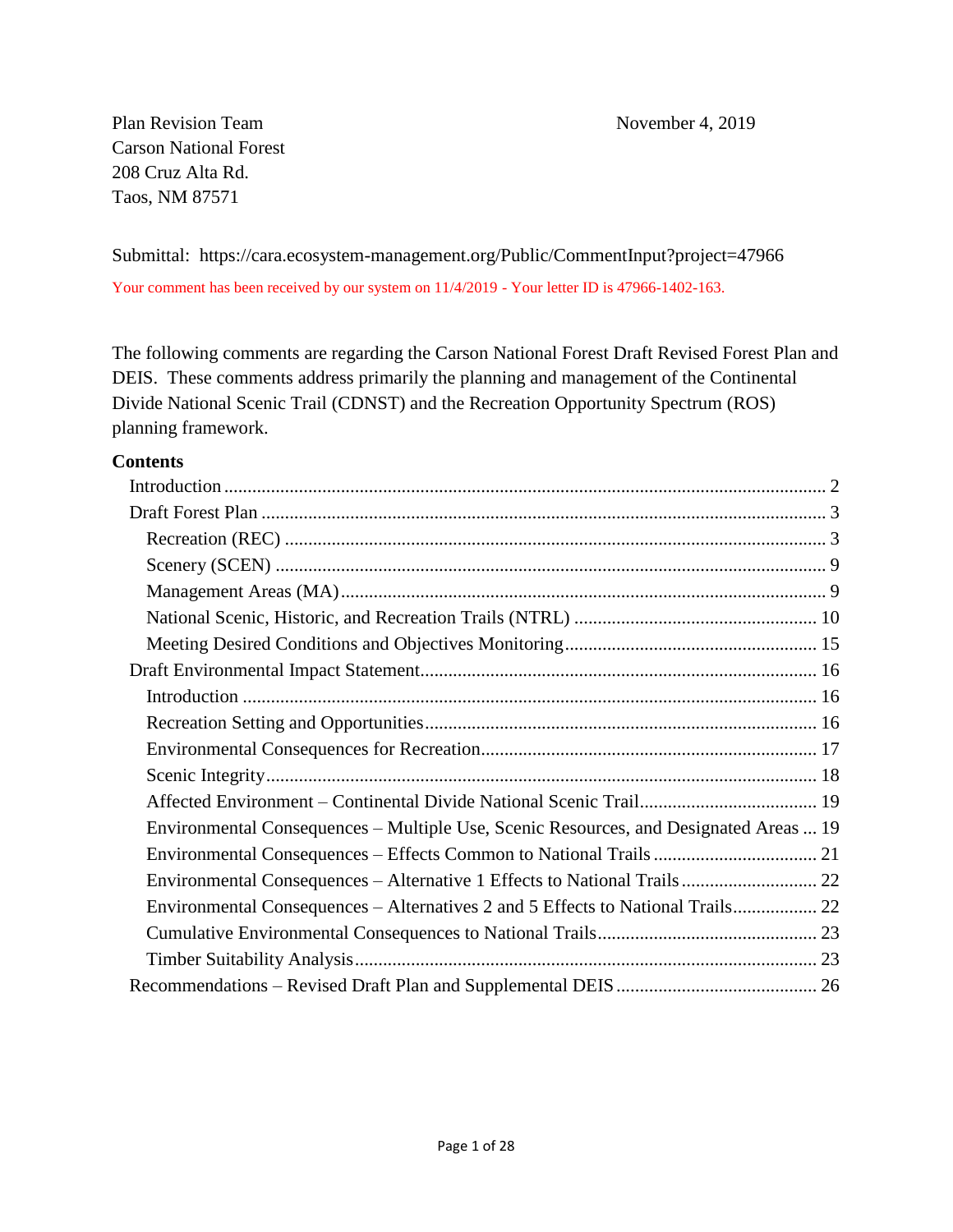## **Introduction**

The following comments largely address the Continental Divide National Scenic Trail (CDNST). An amended CDNST Comprehensive Plan was published in the Federal Register in 2009, which took effect on November 4, 2009 (74 FR 51116).<sup>1</sup> The amended Comprehensive Plan was approved by Chief Thomas Tidwell in September 2009<sup>2</sup> (Attachment A). An outcome of the amended Comprehensive Plan was the description of the nature and purposes of this National Scenic Trail: "*Administer the CDNST consistent with the nature and purposes for which this National Scenic Trail was established. The CDNST was established by an Act of Congress on November 10, 1978 (16 USC 1244(a)). The nature and purposes of the CDNST are to provide for high-quality scenic, primitive hiking and horseback riding opportunities and to conserve natural, historic, and cultural resources along the CDNST corridor*." The amended Comprehensive Plan establishes other important direction for the management of the CDNST including:

- The rights-of-way for the CDNST is to be of sufficient width to protect natural, scenic, cultural, and historic features along the CDNST travel route and to provide needed public use facilities.
- Land and resource management plans are to provide for the development and management of the CDNST as an integrated part of the overall land and resource management direction for the land area through which the trail passes.
- The CDNST is a concern level 1 route, with a scenic integrity objective of high or very high.
- Manage the CDNST to provide high-quality scenic, primitive hiking and pack and saddle stock opportunities… Use the Recreation Opportunity Spectrum (ROS) in delineating and integrating recreation opportunities in managing the CDNST.

The CDNST Federal Register Notice (74 FR 51116) provided additional direction to the Forest Service as described in FSM 2350. The final directives add a reference to the CDNST Comprehensive Plan as an authority in FSM 2353.01d; … add the nature and purposes of the CDNST in FSM 2353.42; and add detailed direction in FSM 2353.44b governing implementation of the CDNST on National Forest System lands.

The Land Management Planning Handbook establishes important guidance that addresses relationships between National Scenic and Historic Trail Comprehensive Plans and Forest Plans. FSH 1909.12 24.43 describe that:

• The Interdisciplinary Team shall identify Congressionally designated national scenic and historic trails and plan components must provide for the management of rights-of-ways (16 U.S.C 1246(a)(2)) consistent with applicable laws, regulations, and Executive Orders.

 $\overline{a}$ 

<sup>1</sup> https://www.federalregister.gov/documents/2009/10/05/E9-23873/continental-divide-national-scenic-trailcomprehensive-plan-fsm-2350

<sup>2</sup> https://www.fs.fed.us/sites/default/files/fs\_media/fs\_document/cdnst\_comprehensive\_plan\_final\_092809.pdf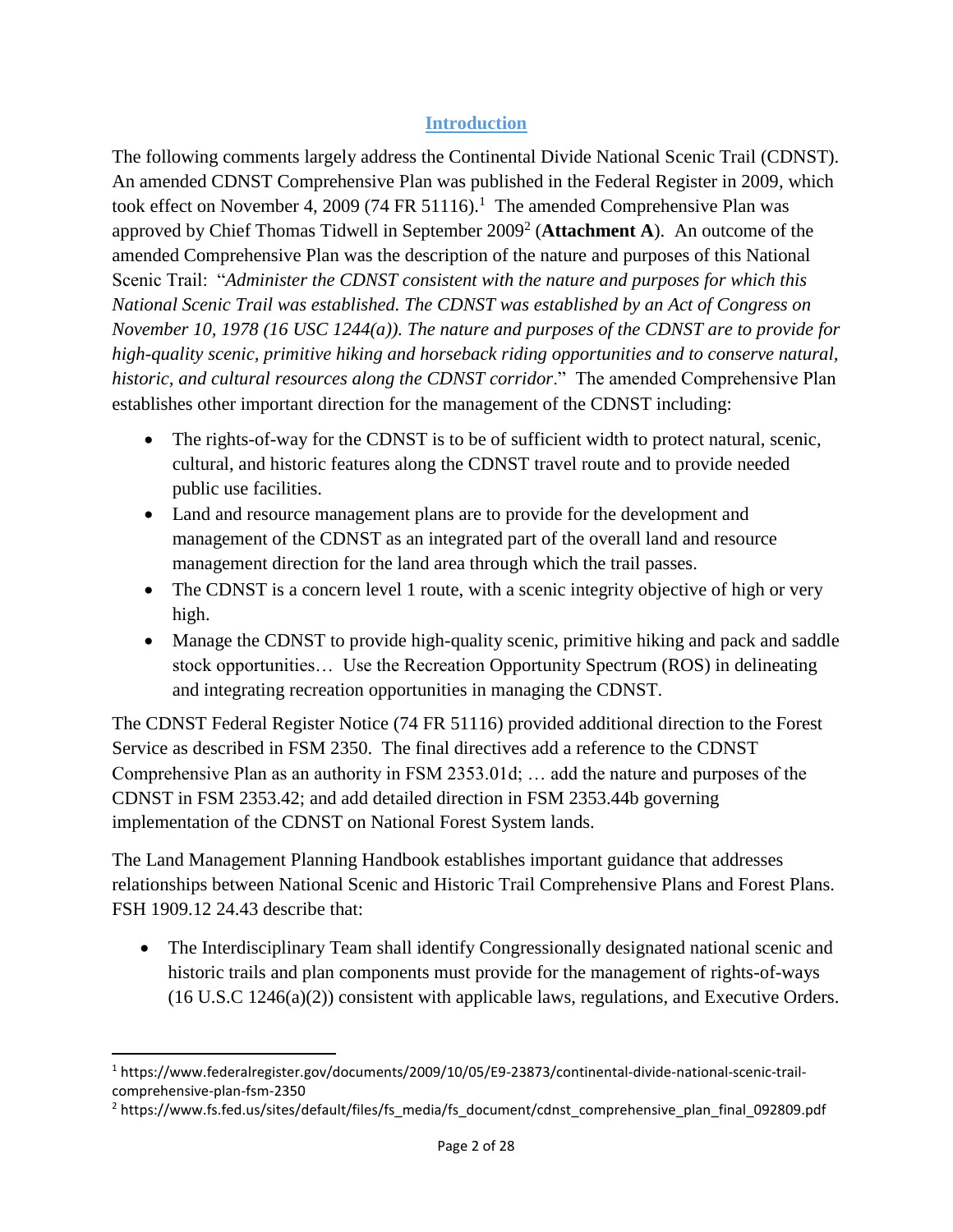- Plan components must provide for the nature and purposes of existing national scenic and historic trails…
- The Responsible Official shall include plan components that provide for the nature and purposes of national scenic and historic trails in the plan area.
- The planning directives state that, "FSM 2350 has more information about national scenic and historic trails." FSM 2353.44(b)(1) requires that a Management Area be established for the CDNST.

The final amendments to the CDNST Comprehensive Plan and corresponding directives…will be applied through land management planning and project decisions following requisite environmental analysis (74 FR 51124).

CDNST management direction enacted through correspondence may supplement, but not supersede, the guidance found in the National Trails System Act, Executive Orders, CDNST Comprehensive Plan, regulations, and directives.

# **Draft Forest Plan**

# <span id="page-2-1"></span><span id="page-2-0"></span>**Recreation (REC)**

**Draft Plan:** The Draft Forest Plan discusses recreation on pages 115-116 describing that, "*Recreational opportunities can be grouped into the following types: (1) dispersed recreation; (2) developed recreation; and (3) motorized recreation… Recreational settings and experiences are defined by the recreation opportunity spectrum.*"

**Comment:** The introduction should briefly describe how each ROS setting or class is defined by desired conditions and indicators. Forest Service directives describe, "*Use the Recreation Opportunity Spectrum (ROS) system and the ROS Users Guide (1982) to delineate, define, and integrate outdoor recreation opportunities in land and resource management planning" (FSM 2311.1).* 

"*Managing for recreation requires different kinds of data and management concepts than does most other activities. While recreation must have a physical base of land or water, the product recreation experience--is a personal or social phenomenon. Although the management is resource based, the actual recreational activities are a result of people, their perceptions, wants, and behavior.*

*While the goal of the recreation is to obtain satisfying experiences, the goal of the recreation resource manager becomes one of providing the opportunities for obtaining these experiences. By managing the natural resource settings, and the activities, which occur within it, the manager is providing the opportunities for recreation experiences to take place. Therefore, for both the manager and the recreationist, recreation opportunities can be expressed in terms of three principal components: the activities, the setting, and the experience.*

*For management and conceptual convenience possible mixes or combinations of activities, settings, and probable experience opportunities have been arranged along a spectrum, or*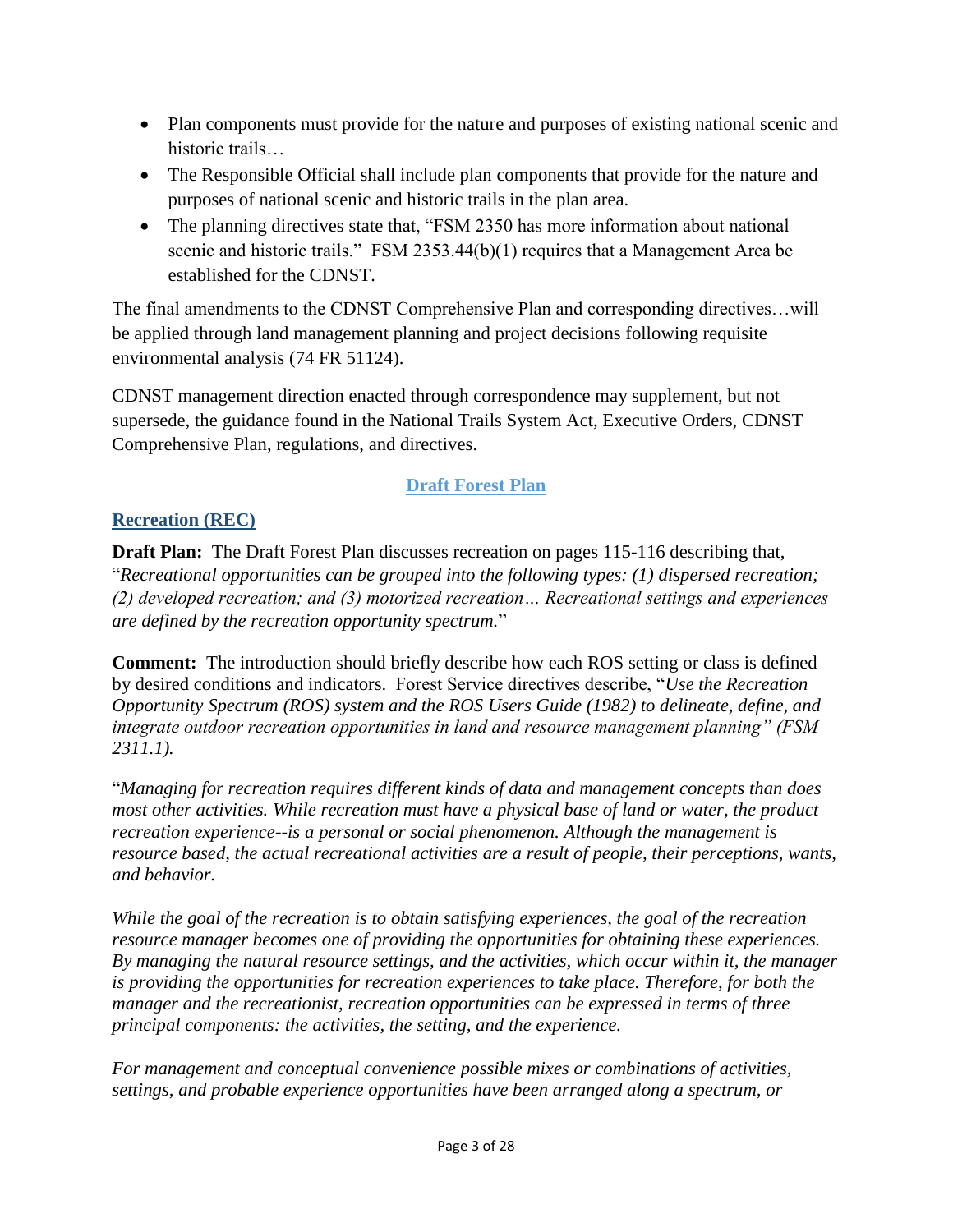*continuum. This continuum is called the Recreation Opportunity Spectrum (ROS) and is divided into six classes. The six classes or portions along the continuum, and the accompanying class names have been selected and conventionalized because of their descriptiveness and utility in Land and Resource Management Planning and other management applications. The Recreation Opportunity Spectrum provides a framework for defining the types of outdoor recreation opportunities the public might desire, and identifies that portion of the spectrum a given National Forest might be able to provide.*

*Planning for recreation opportunities using the Recreation Opportunity Spectrum are conducted as part of Land and Resource Management Planning. The recreation input includes factors such as supply and demand, issues and identification of alternative responses to those issues, which the planner must assess in order to develop management area prescriptions designed to assure the appropriate recreation experience through setting and activity management on the Forest…*

*Land and Resource Management Planning assure that National Forest System lands provide a variety of appropriate opportunities for outdoor recreation… Each prescription should contain minimum guidelines and standards to be met as well as directions concerning the type of activities, settings, and experience opportunities to be managed for during the planning time periods… The land and water areas of the Forest are inventoried and mapped by Recreation Opportunity Spectrum class to identify which areas are currently providing what kinds of recreation opportunities. This is done by analyzing the physical, social, and managerial setting components for each area. The characteristics of each of these three components of the setting affect the kind of experience the recreationist most probably realizes from using the area.*

- *PHYSICAL SETTING-The physical setting is defined by the absence or presence of human sights and sounds, size, and the amount of environmental modification caused by human activity.*
- *SIZE OF AREA-Size of area is used as an indicator of the opportunity to experience selfsufficiency as related to the sense of vastness of a relatively undeveloped area. In some settings, application of the remoteness criteria assures the existence of these experience opportunities; in other settings, the remoteness criteria alone do not. Therefore, apply the size criteria to the map or overlay developed using the remoteness criteria to insure that the appropriate experience opportunities are available. (Most useful for ROS setting inventory.)*
- *EVIDENCE OF HUMANS-evidence of Humans is used as an indicator of the opportunity to recreate in environmental settings having varying degrees of human influence or modification.*
- *SOCIAL SET'TNG-The social setting reflects the amount and type of contact between individuals or groups. It indicates opportunities for solitude, for interactions with a few selected individuals, or for large group interactions.*
- *MANAGERIAL SETTING-The managerial setting reflects the amount and kind of restrictions placed on people's actions by the administering agency or private landowner which affect recreation opportunities.*" (1982 ROS User Guide, Forest Service)

The Forest Service Planning Handbook (FSH 1909.12 – Part 23.23a) addresses recreation resources. "*The Forest Plan must include desired conditions for sustainable recreation using*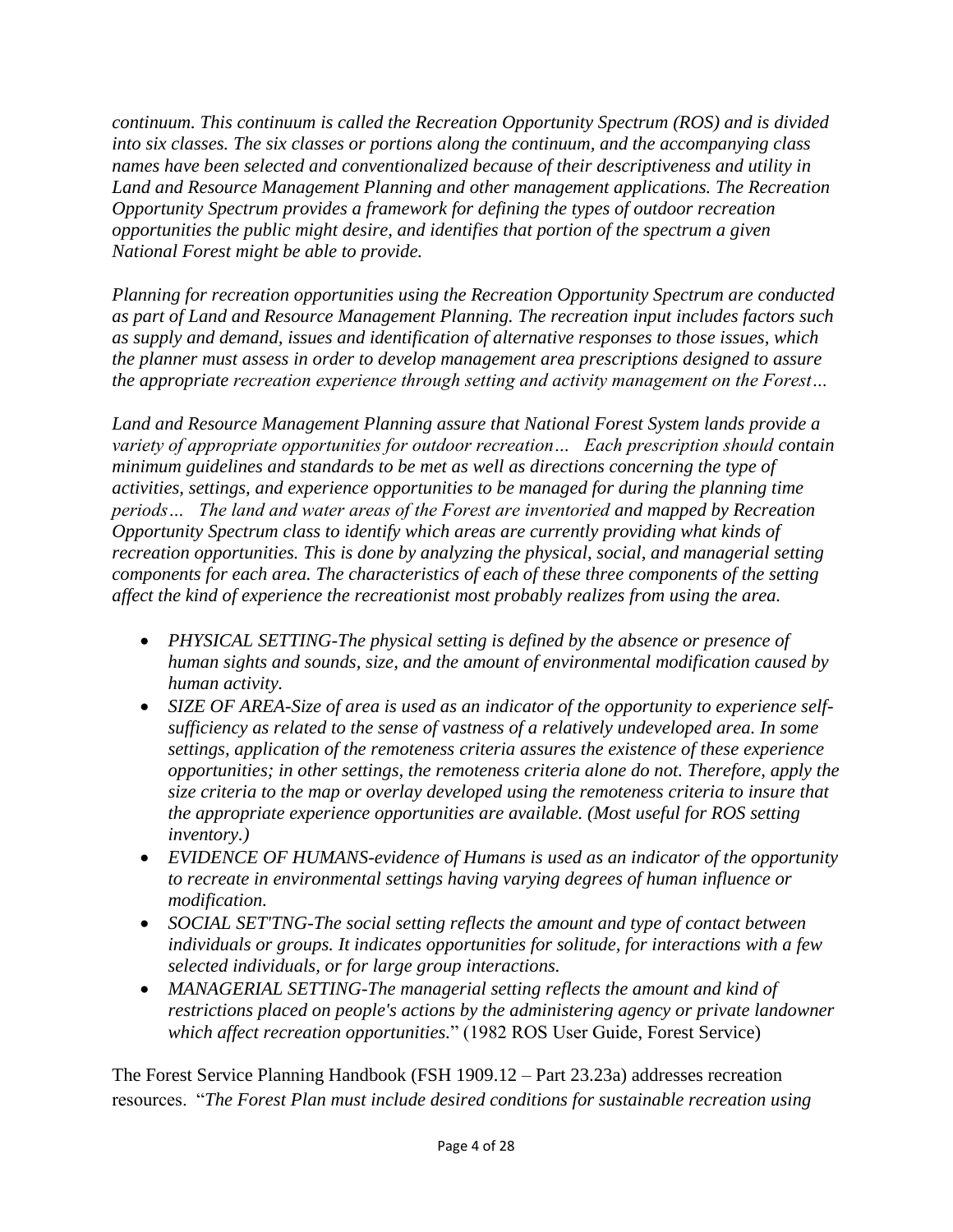*mapped desired recreation opportunity spectrum classes. This mapping may be based on management areas, geographic areas, designated areas, independent overlay mapping, or any combination of these approaches. The plan should include specific standards or guidelines where restrictions are needed to ensure the achievement or movement toward the desired recreation opportunity spectrum classes.*"

To meet the Planning Rule analysis requirements of using the *Best Available Scientific Information* and to ensure CEQ requirements for *Methodology and Scientific Accuracy*, ROS plan components with desired conditions, standards, and guidelines must be described in the plan. In addition, Primitive or Semi-Primitive Non-Motorized ROS class "Social Setting" guidance for party size and encounters would meet the NTSA comprehensive planning requirement for addressing carrying capacity in a Forest Plan. The following descriptions present plan components that link specific ROS characteristics to the appropriate ROS class.

# **Primitive ROS Setting**

## **Primitive ROS Class Desired Conditions**

Setting: The area is essentially an unmodified natural environment. Interaction between users is very low and evidence of other users is minimal.

Experience: Very high probability of experiencing isolation from the sights and sounds of humans, independence, closeness to nature, tranquility, and self-reliance through the application of woodsman and outdoor skill in an environment that offers a high degree of challenge and risk.

Evidence of Humans: Evidence of humans would be un-noticed by an observer wandering through the area. Natural ecological processes such as fire, insects, and disease exist. The area may provide for wildlife connectivity across landscapes. Primitive ROS settings contain no motorized and mechanized vehicles and there is little probability of seeing other groups. They provide quiet solitude away from roads and people or other parties, are generally free of human development, and facilitate self-reliance and discovery. Signing, and other infrastructure is minimal and constructed of rustic, native materials.

**Primitive ROS Class Standards and Guidelines**

Standards: (1) Motor vehicle use is not allowed unless necessary to protect public health and safety or the use is mandated by Federal law and regulation; and (2) Management actions must result in Very High Scenic Integrity.

Guidelines: (1) No new permanent structures should be constructed, since structures may degrade the unmodified character of these landscapes; (2) Less than 6 parties per day encountered on trails and less than 3 parties visible at campsite since an increase in the number of groups may lead to a sense of crowding; (3) Party size limits range between 6 and 12; and (4) No roads, timber harvest, or mineral extraction are allowed in order to protect the remoteness and naturalness of the area.

**Primitive ROS Class Suitability of Lands**

Suitability: (1) Motorized and mechanized recreation travel are not suitable; and (2) lands are not suitable for timber production.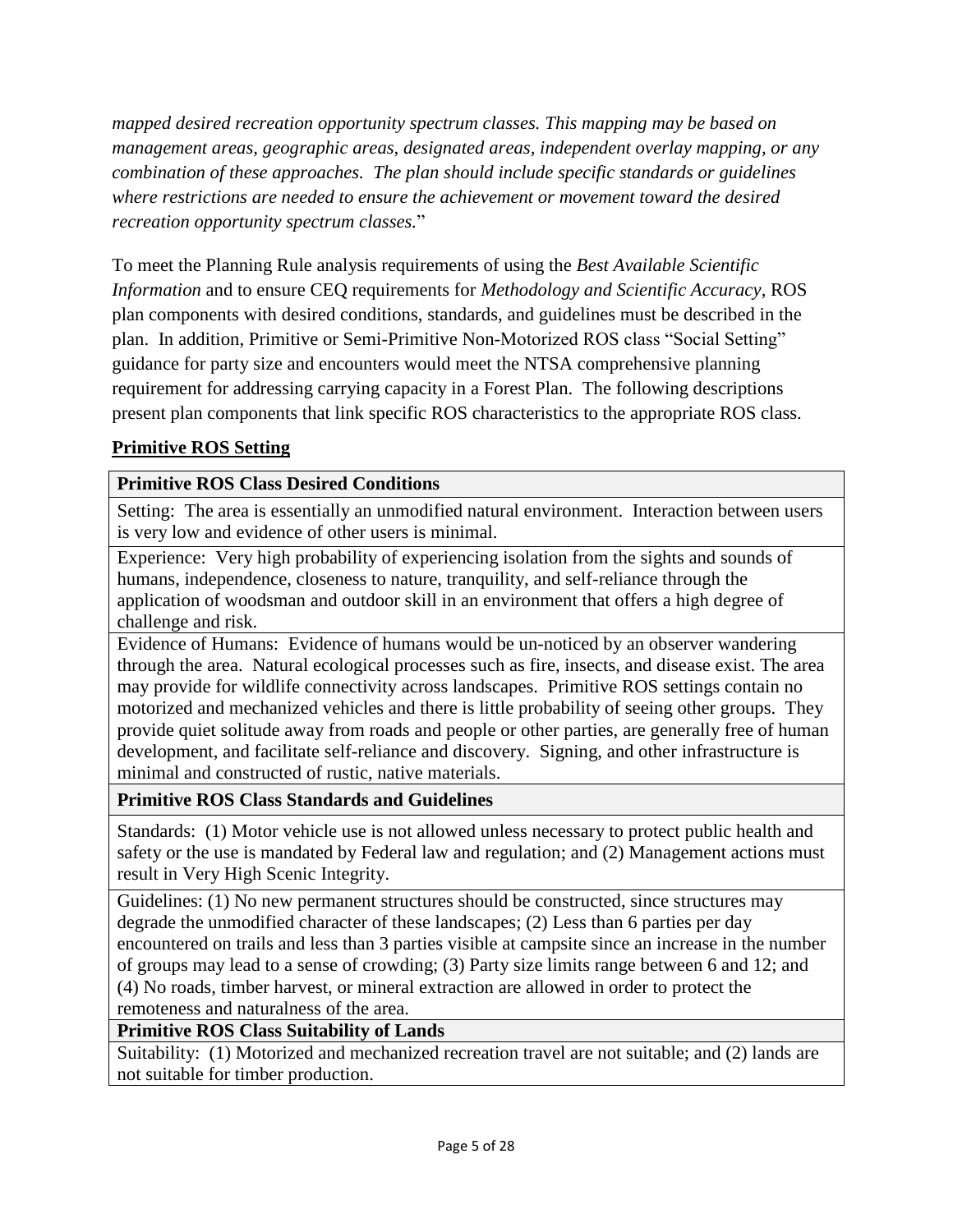#### **Semi-Primitive Non-Motorized ROS Setting**

#### **Semi-Primitive Non-Motorized ROS Class Desired Conditions**

Setting: The area is predominantly a natural-appearing environment where natural ecological processes such as fire, insects, and disease exist. Interaction between users is low, but there is often evidence of other users.

Experience: High, but not extremely high, probability of experiencing isolation from the sights and sounds of humans, independence, closeness to nature, tranquility, and self-reliance through the application of woodsman and outdoor skill in an environment that offers a high degree of challenge and risk.

Evidence of Humans: Natural setting may have subtle modifications that would be noticed but not draw the attention of an observer wandering through the area. The area provides opportunities for exploration, challenge, and self-reliance. The area may contribute to wildlife connectivity corridors. Closed and re-vegetated roads may be present, but are managed to not dominate the landscape or detract from the naturalness of the area. Rustic structures such as signs and footbridges are occasionally present to direct use and/or protect the setting's natural and cultural resources.

**Semi-Primitive Non-Motorized ROS Class Standards and Guidelines**

Standards: (1) Motor vehicle use is not allowed unless necessary to protect public health and safety or the use is mandated by Federal law and regulation; and (2) Management actions must result in High or Very High Scenic Integrity level; and (3) No new roads may be built.

Guidelines: (1) The development scale of recreation facilities should be 0-1 to protect the undeveloped character of desired SPNM settings; (2) Less than 15 parties per day encountered on trails and less than 6 parties visible at campsite, since an increased in the number of groups may lead to a sense of crowding; (3) Party size limits range between 12 and 18; and (4) Vegetative management may range from prescribed fire to very limited and restricted timber harvest for the purpose of maintaining or restoring a natural setting.

**Semi-Primitive Non-Motorized ROS Class Suitability of Lands**

Suitability: (1) Motorized recreation travel is not suitable; and (2) Lands are not suitable for timber production.

#### **Semi-Primitive Motorized ROS Setting**

#### **Semi-Primitive Motorized ROS Class Desired Conditions**

Setting: The area is predominantly natural-appearing environment. Concentration of users is low, but there is often evidence of other users.

Experience: Moderate probability of experiencing isolation from the sights and sounds of humans, independence, closeness to nature, tranquility, and self-reliance through the application of woodsman and outdoor skill in an environment that offers a high degree of challenge and risk. Opportunity to have a high degree of interaction with the natural environment. Opportunity to use motorized equipment.

Evidence of Humans: Natural setting may have moderately alterations, but would not draw the attention of motorized observers on trails and primitive roads within the area. The area provides for motorized recreation opportunities in backcountry settings. Vegetation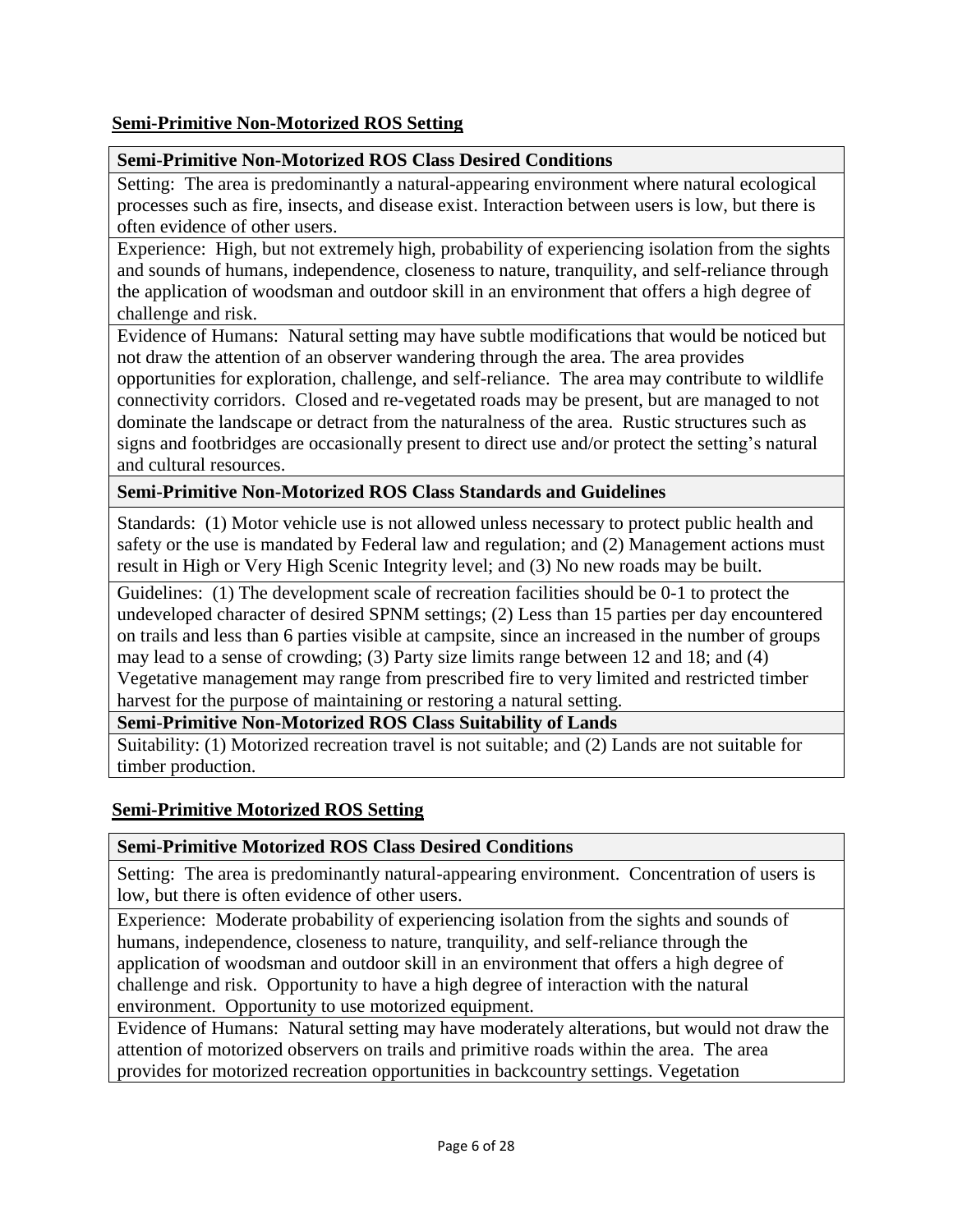management does not dominate the landscape or detract from the experience of visitors. Visitors challenge themselves as they explore rugged landscapes.

## **Semi-Primitive Motorized ROS Class Standards and Guidelines**

Standards: (1) Management actions must result in at least a Moderate Scenic Integrity level, and (2) Roads may not be constructed.

Guidelines: (1) The development scale of recreation facilities should be 0-1 to protect the undeveloped character of desired SPM settings; (2) Low to moderate contact between parties to protect the social setting, and (3) Vegetation management may range from prescribed fire to limited and restricted timber harvest for the purpose of maintaining or restoring natural vegetative conditions.

## **Semi-Primitive Motorized ROS Class Suitability of Lands**

Suitability: Lands are not suitable for timber production.

# **Roaded Natural ROS Setting**

Roaded Natural ROS Class Desired Conditions

Setting: The area is predominantly natural-appearing environments with moderate evidences of the sights and sounds of human activities. Such evidences usually harmonize with the natural environment Interaction between users may be low to moderate, but with evidence of other users prevalent. Resource modification and utilization practices evident, but harmonize with the natural environment. Conventional motorized use is provided for in construction standards and design of facilities.

Experience: About equal probability to experience affiliation with other user groups and for isolation from sights and sound of humans. Opportunity to have a high degree of interaction with the natural environment. Challenge and risk opportunities associated with a more primitive type of recreation are not very important. Practice and testing of outdoor skills might be important. Opportunities for both motorized and non-motorized forms of recreation are possible. Evidence of Humans: Natural settings may have modifications, which range from being easily noticed to strongly dominant to observers within the area. However, from sensitive travel routes and use areas these alternations would remain unnoticed or visually subordinate. The landscape is generally natural with modifications moderately evident. Concentration of users is low to moderate, but facilities for group activities may be present. Challenge and risk opportunities are

generally not important in this class. Opportunities for both motorized and non-motorized activities are present. Construction standards and facility design incorporate conventional motorized uses.

The Roaded Modified subclass includes areas that exhibit evidence of extensive forest management activities that are dominant on the landscape, including having high road densities, heavily logged areas, highly visible mining, oil and gas, wind energy, or other similar uses and activities.

Roaded Natural ROS Class Standards and Guidelines

Standard: Management actions must result in at least a Low Scenic Integrity level.

## Roaded Natural ROS Class Suitability of Lands

Suitability: Lands may be suitable for timber production.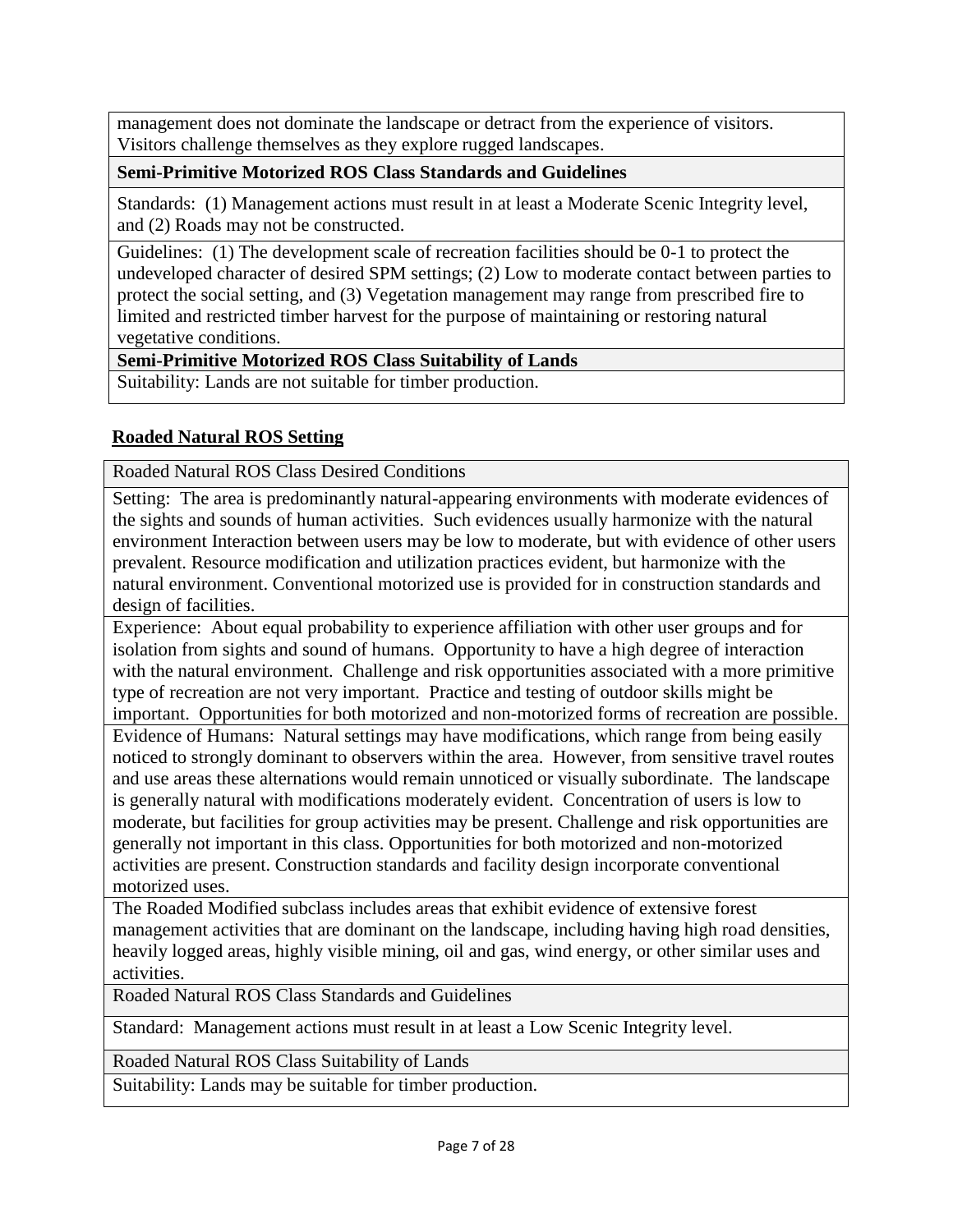#### **Rural ROS Setting**

#### **Rural ROS Class Desired Conditions**

Setting: Area is characterized by substantially modified natural environment. Resource modification and utilization practices are to enhance specific recreation activities and to maintain vegetative cover and soil. Sights and sounds of humans are readily evident, and the interaction between users is often moderate to high. A considerable number of faculties are designed for use by a large number of people. Facilities are often provided for special activities. Moderate densities are provided far away from developed sites. Facilities for intensified motorized use and parking are available.

Experience: Probability for experiencing affiliation with individuals and groups is prevalent as is the convenience of sites and opportunities. These factors are generally more important than the setting of the physical environment. Opportunities for wildland challenges, risk-taking, and testing of outdoor skills are generally unimportant except for specific activities like downhill skiing, for which challenge and risk-taking are important elements.

Evidence of Humans: Natural setting is culturally modified to the point that it is dominant to the sensitive travel route observer. May include intensively managed wildland resource landscapes. Pedestrian or other slow moving observers are constantly within view of the culturally changed landscape.

#### **Rural ROS Class Suitability of Lands**

Suitability: Lands may be suitable for timber production.

**Draft Plan:** The Draft Forest Plan recreation standard on page 118 describes that, "*FW-REC-S.* 

- *1. No new motorized roads, trails, or areas shall be constructed or designated for public, administrative, or permitted use where primitive recreation settings are desired (Figure A-1).*
- 2. *Where Semi-primitive Non-motorized recreation settings are desired, no new permanent motorized roads, trails, or areas shall be constructed or designated for public, administrative, or permitted use….*"

**Comments**: The explanation of how Primitive and Semi-Primitive Non-Motorized ROS inconsistencies should be expanded. For Primitive and SPNM ROS allocations, any existing designated motorized roads, trails, and areas must be managed to minimize their effects on the Primitive and SPNM settings. This should be reflected in the description of the standards. Standard #2 should also describe that a temporary road may only be constructed for resource actions that benefit the SPNM setting.

The Plan should recognize that timber production and associated activities are inconsistent with Primitive and Semi-Primitive Non-Motorized ROS classes, which are ROS desired settings for the CDNST corridor. Primitive and SPNM settings are not suitable for timber production. In areas of timber production, continuous harvesting, stand tending, road construction and reconstruction, and other activities are incompatible with the desired conditions and indicators. In addition, I recommend that the planning team reevaluate allocating Roaded Natural and Semi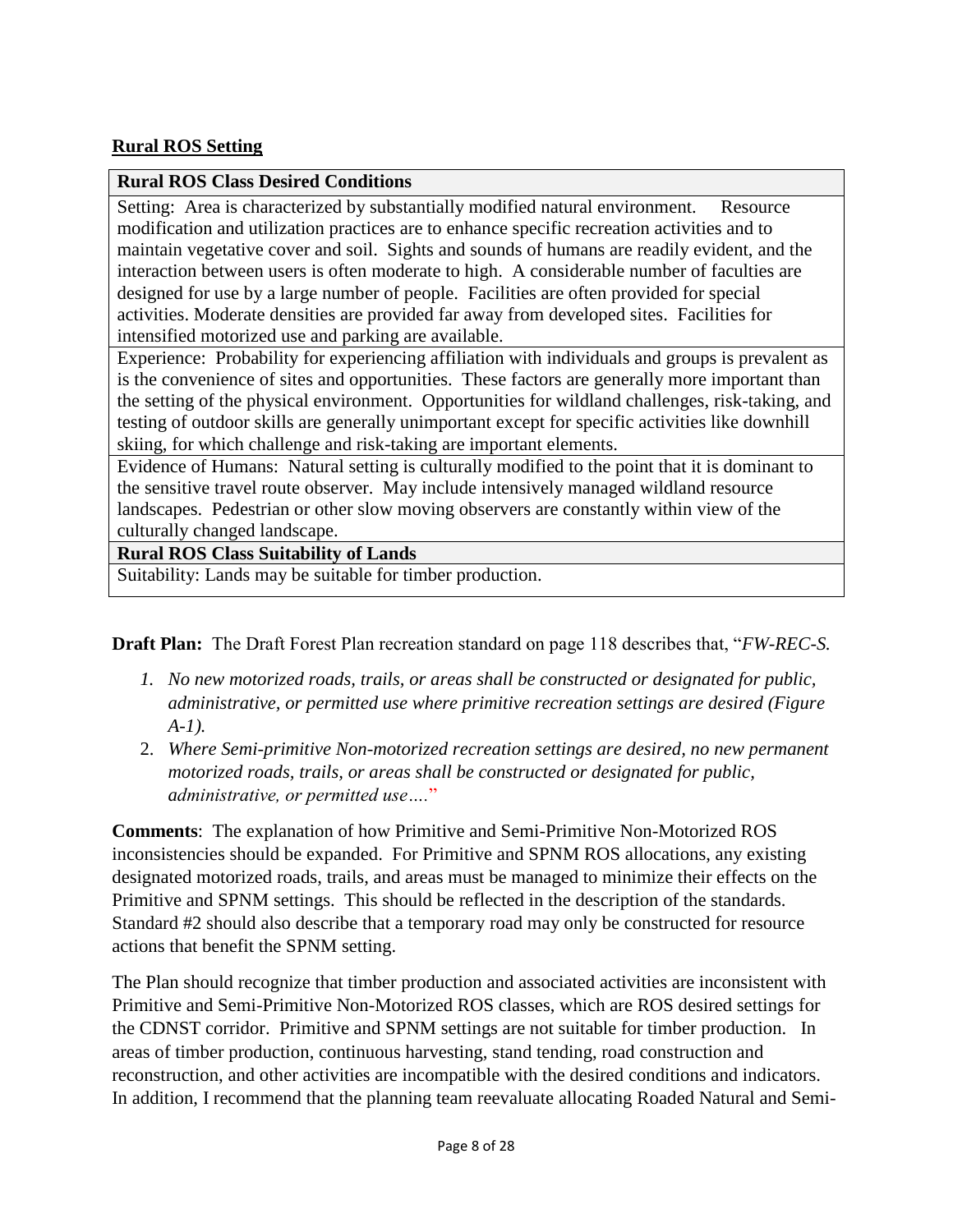Primitive Motorized settings for areas planned for timber production believing that a Roaded-Modified ROS setting would be more appropriate where extensive timber production activities are expected.

Timber production within the CDNST corridor would be inconsistent with providing for the nature and purposes of this National Scenic Trail. To reflect ROS principles, the CDNST corridor with an extent of one-half mile on each side of the travel route should be identified as not being suitable for timber production. Timber harvest should only occur within the CDNST Management Area to protect CDNST values. Managing the CDNST corridor for Roaded Natural and Semi-Primitive Motorized ROS settings and timber production purposes would lead to management actions that substantially interfere with the nature and purposes of the CDNST, which is not allowed by the National Trails System Act.

#### <span id="page-8-0"></span>**Scenery (SCEN)**

**Draft Plan and Comment:** The Draft Forest Plan on page 125 uses the terminology "landscape character." The planning directives indicate that for forest planning the term "scenic character" is more appropriate. In addition, please use the Landscape Aesthetics handbook term "naturalappearing" instead of "naturally appearing."

**Draft Plan and Comment:** The Draft Plan Guideline FW-SCEN-G #3 describes that, "*Management activities that result in short-term impacts inconsistent with scenic integrity objectives should achieve the scenic integrity objectives over the long term. Short-term and longterm timeframes should be defined during site-specific project planning.*" This guideline does not protect scenic character in areas that may be suitable for timber production. The revised forest plan cannot delay acting on the scenery management requirements established in FSH 1909.12 22.2 and 23.23f. If the "short-term" guidance is retained, it should be limited to Roaded Natural/Roaded Modified settings. Another approach would be to establish a Roaded Modified setting and a LOW SIO for the areas planned for extensive vegetation management activities and road construction/reconstruction.

## <span id="page-8-1"></span>**Management Areas (MA)**

The Draft Forest Plan discusses management areas on page 157 saying that, "*The Carson has several areas requiring different management that cannot be met through forestwide plan components. These areas are identified as management areas. A management area represents a management emphasis for an area or several similar areas on the landscape. Forestwide plan components are applied, unless there is management direction for a specific management area. Management direction for each management area is in the sections that follow. Management areas identified in this plan for the Carson are: Recommended wilderness management area, Eligible wild and scenic river management area, Developed winter and summer resort management area, Jicarilla natural gas management area, Grassland maintenance management area, Valle Vidal management area, and San Antonio management area*."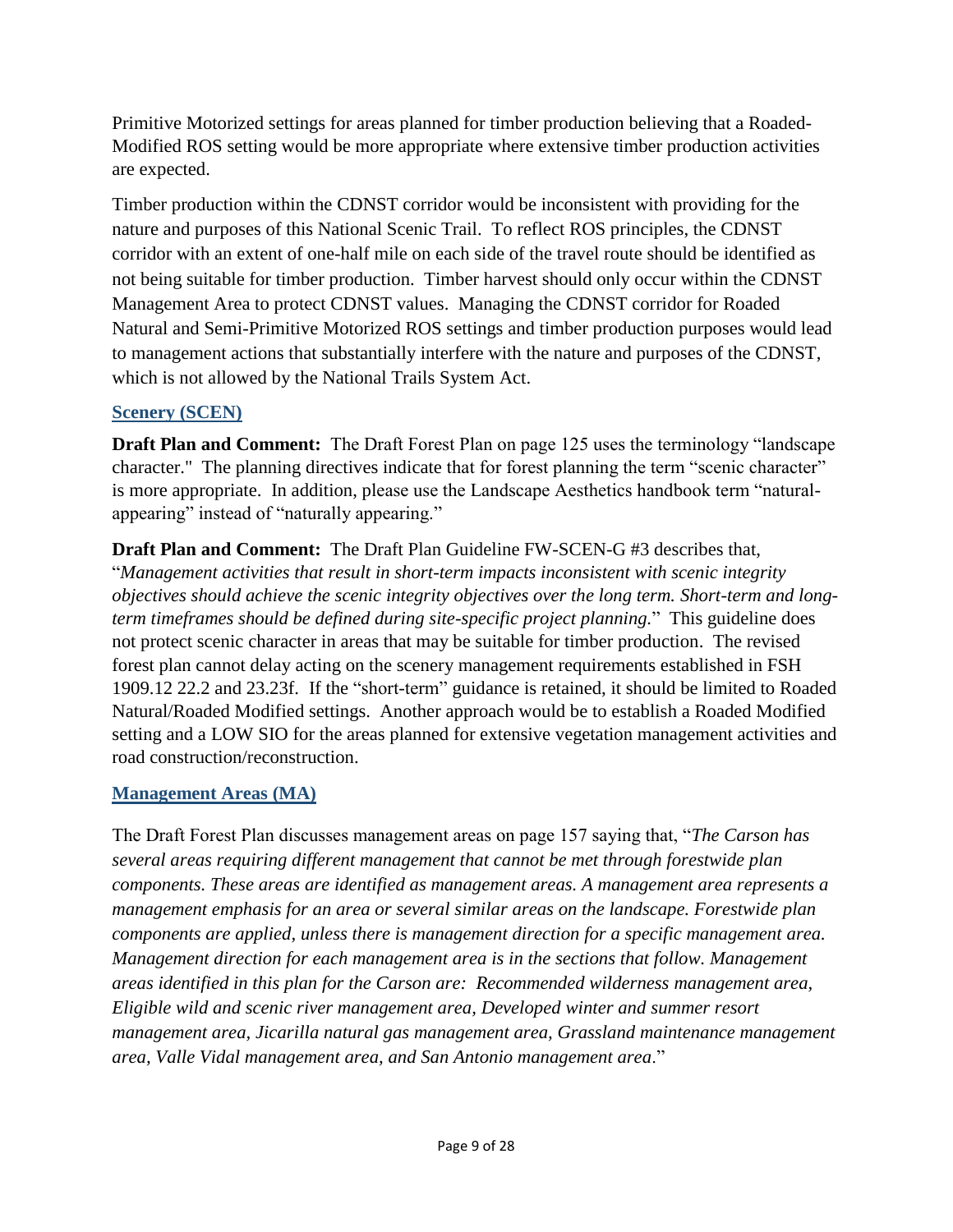**Comment**: National Scenic and Historic Trails are conspicuously absent from the list of management areas. FSH 1909.12 24.43(2) describe that, "*The plan: … (f) May, to apply plan components unique to the National and Scenic Historic Trail: provide one or more management or geographic areas for a national scenic and historic trail; reference the identified national scenic and historic trail right-of-way, place a corridor around the trail, or use other means to clearly identify where the plan components apply in reference to the trail.*" This direction is ambiguous. Fortunately, for the CDNST the planning directives describe that*, "FSM 2350 has more information about national scenic and historic trails.*" FSM 2353.44(b)(1) requires that a Management Area be established for the CDNST.

Specific to the CDNST, Forest Plan CDNST Management Area (MA) direction must describe desired conditions, standards, guidelines, and suitability that provide for the nature and purposes of the CDNST. The nature and purposes of the CDNST should recognize hiker and equestrian activities as the primary recreational use as intended by the National Trails System Act (NTSA). The extent of the Management Area may reflect the unique qualities of the linear landscape of the area along the National Trail travel route. National Scenic Trails are so located as to provide for maximum outdoor recreation potential and for the conservation and enjoyment of the nationally significant scenic, historic, natural, or cultural qualities of the areas through which such trails may pass (NTSA Section 3(a)(2)) and significant natural, historical, and cultural resources are to be preserved and existing and high potential route segments are to be protected (NTSA Section 5(f)). Protection of scenic landscapes and unique wildlife habitat may warrant establishing a corridor of a greater breadth than that normally provided by a Semi-Primitive Non-Motorized ROS setting.

## <span id="page-9-0"></span>**National Scenic, Historic, and Recreation Trails (NTRL)**

**Draft Plan:** The Draft Plan on page 148 describes that, "*The Continental Divide National Scenic Trail traverses the Rocky Mountains from Canada to Mexico for approximately 3,100 miles (USDA FS 2015b). It travels through portions of 25 national forests, 3 national parks, 4 BLM districts, as well as various private lands in Montana, Idaho, Wyoming, Colorado, and New Mexico. It was established by Congress in 1978 to provide high-quality scenic, primitive hiking, and horseback riding opportunities, and to conserve natural, historic, and cultural resources along the Continental Divide National Scenic Trail corridor. These uses persist today and are now joined by a growing diversity of users, including mountain bikers, cross-country skiers, and long-distance runners. The Continental Divide National Scenic Trail navigates dramatically diverse ecosystems through mountain meadows, granite peaks, and high-desert surroundings. It is one of the most renowned trails in the United States, for its scenic beauty, recreational opportunities, elevation gains, and primitive character. On the Carson 69.8 miles of the Continental Divide National Scenic Trail have been completed and the remaining 35 miles have been surveyed*."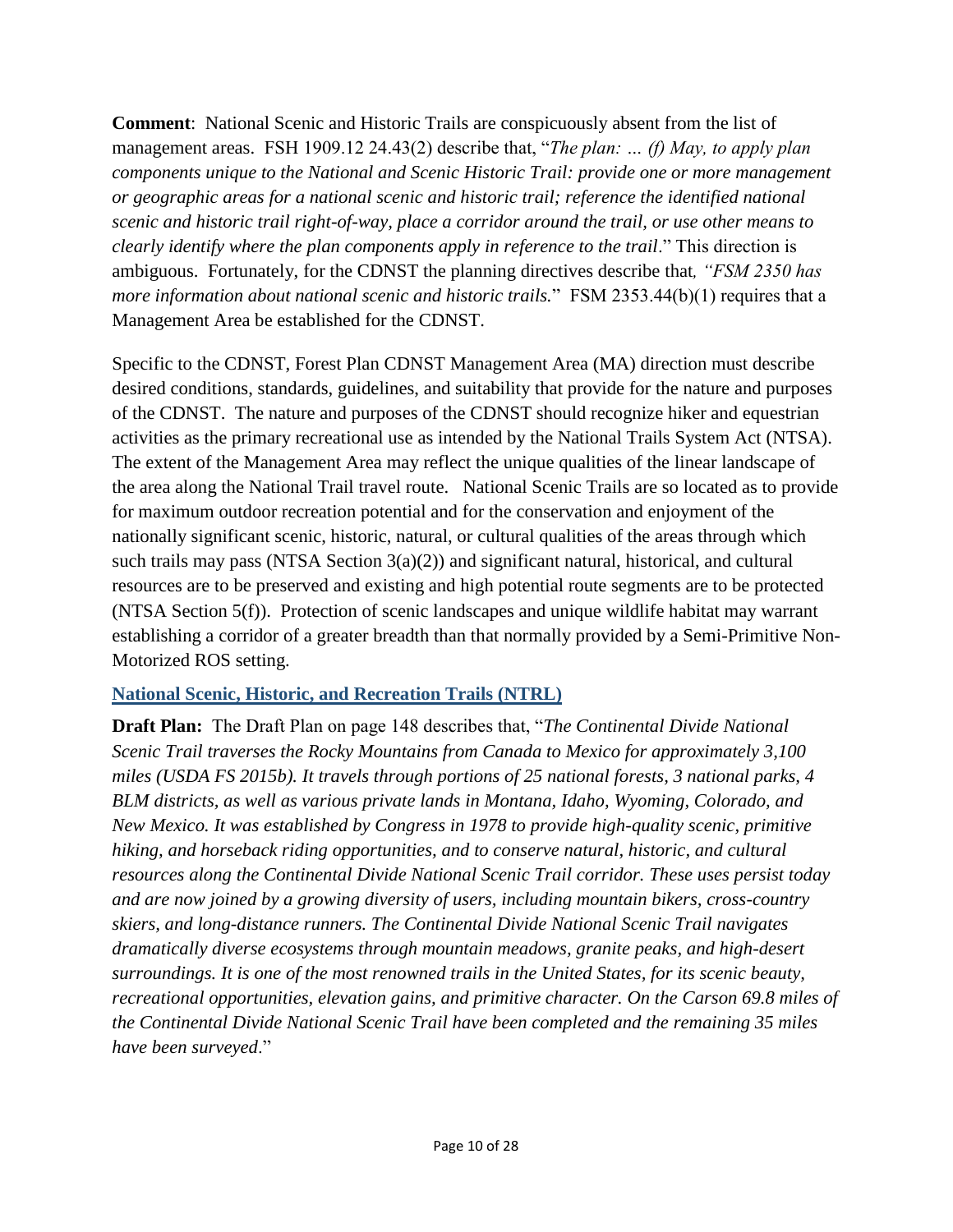**Comments:** This introductory statement needs to be more closely tied to the Carson National Forest. The statement should avoid endorsing activities that may be limited where necessary to protect the nature and purposes of this National Scenic Trail.

Management activities and uses within the CDNST MA need to be compatible with the nature and purposes as described in the CDNST Comprehensive Plan and policy (FSM 2353.11, FSM 2353.42, FSM 2353.44, and FSH 1909.12 part 24.4). The National Trails System Act, Congressional Record, E.O. 13195, and 74 FR 51116 supports the nature and purposes of the CDNST as providing for high-quality, scenic, primitive hiking and horseback riding experiences and to conserve natural, historic, and cultural resources along the corridor.

Providing for the protection of the nature and purposes of this National Scenic Trail requires that a CDNST MA be established along existing and high-potential route segments with a corridor extent of at least one mile. The CDNST MA must have supporting plan components and I recommend the forest adopt the ones that are described the attached CDNST Planning Handbook in Chapter III (**Attachment B**) and repeated below.

The Forest Plan must describe where the plan components apply. For the CDNST, the extent of the national trail management corridor should be identified as a Management Area (FSM 2353.44b). For the purpose of providing for the nature and purposes of the CDNST and addressing key proposed Forest Plan deficiencies, the Forest Supervisor should establish a CDNST Management Area with an extent of at least one-half mile on both sides of the recognized CDNST travel route and along high-potential route segments, $3$  which would include 69.8 miles of the Continental Divide National Scenic Trail established travel route and 35 miles of high-potential route segments.

Consistent with recommendations submitted on June 19, 2015 and January 22, 2018, I believe that the CDNST direction could be simplified and modified to be consistent with the National Trails System Act. Recommendations for CDNST plan components, as applied to a Management Area that is associated with existing and high potential CDNST route segments, are described in the following table.

#### **Descriptions**

## **CDNST Management Area Desired Conditions**

The CDNST corridor provides for high-quality scenic, primitive hiking and horseback riding opportunities and conserves natural, historic, and cultural resources along the corridor (CDNST nature and purposes).

The area is predominantly a natural-appearing or naturally evolving landscape. Scenic integrity objectives are High and Very High.

Interaction between users is very low and evidence of other users is minimal. Semi-Primitive Non-Motorized or Primitive ROS class settings are protected or restored.

 $\overline{a}$ 

 $3$  16 U.S.C. 1244(f)(3)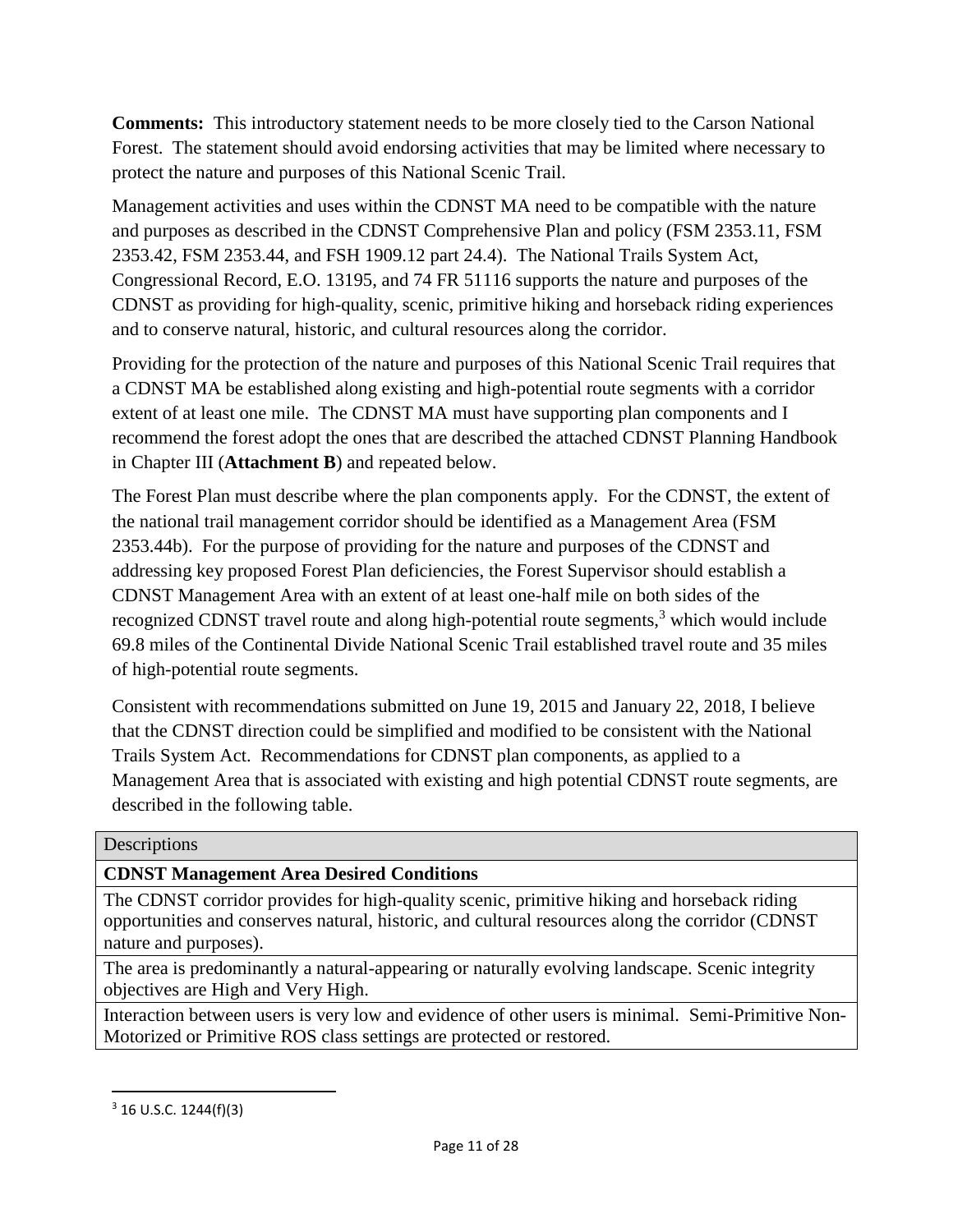The management area provides for natural ecological processes where the composition, structure, functions, and connectivity operates normally.

The CDNST linear landscape provides connectivity for people and wildlife.

## **CDNST LMP MA Objectives**

For the purpose of addressing the National Trail System Act comprehensive planning site-specific planning requirements, a CDNST unit plan should be completed within five years.<sup>4</sup>

#### **CDNST Management Area Standards and Guidelines**

#### **Scenery Management**

Standard: Manage the CDNST travel route as a concern level 1 travel route. To provide for desired Scenic Character, management actions must meet a Scenic Integrity Level of Very High or High in the immediate foreground and foreground visual zones as viewed from the CDNST travel route.

#### **Recreation Setting Management**

Standard: Resource management actions and allowed uses must be compatible with maintaining or restoring Primitive or Semi-Primitive Non-Motorized ROS class settings. Accepted Semi-Primitive Non-Motorized ROS class inconsistencies include existing: (1) NFS roads, (2) state and county road right-of-ways, and (3) utility right-of-ways. Manage ROS class inconsistencies with the objective of minimizing effects on the CDNST nature and purposes.

Standard: The CDNST must be managed to provide high-quality scenic, primitive hiking and pack and saddle stock opportunities. Backpacking, nature walking, day hiking, horseback riding, nature photography, mountain climbing, cross-country skiing, and snowshoeing are compatible with the nature and purposes of the CDNST. Forms of hiking include cross-country skiing, snowshoeing and other similar walking activities.

## **Motor Vehicle Use by the General Public**

Standard: Motor vehicle use by the general public is prohibited on the CDNST travel route unless that use:

• Is necessary to meet emergencies;

 $\overline{a}$ 

- Is necessary to enable adjacent landowners or those with valid outstanding rights to have reasonable access to their lands or rights;
- Is for the purpose of allowing private landowners who have agreed to include their lands in the CDNST by cooperative agreement to use or cross those lands or adjacent lands from time to time in accordance with Forest Service regulations; or
- Is on a motor vehicle route that crosses the CDNST, as long as that use will not substantially interfere with the nature and purposes of the CDNST,
- Is designated in accordance with 36 CFR Part 212, Subpart B, on National Forest System lands and:
	- o The vehicle class and width were allowed on that segment of the CDNST prior to November 10, 1978, and the use will not substantially interfere with the nature and purposes of the CDNST or
	- o That segment of the CDNST was constructed as a road prior to November 10, 1978; or
- In the case of over-snow vehicles, is allowed in accordance with 36 CFR Part 212, Subpart C, on National Forest System lands and the use will not substantially interfere with the

<sup>4</sup> This stage of stepped-down planning could be addressed in a Forest Plan if supported by the Forest Plan EIS.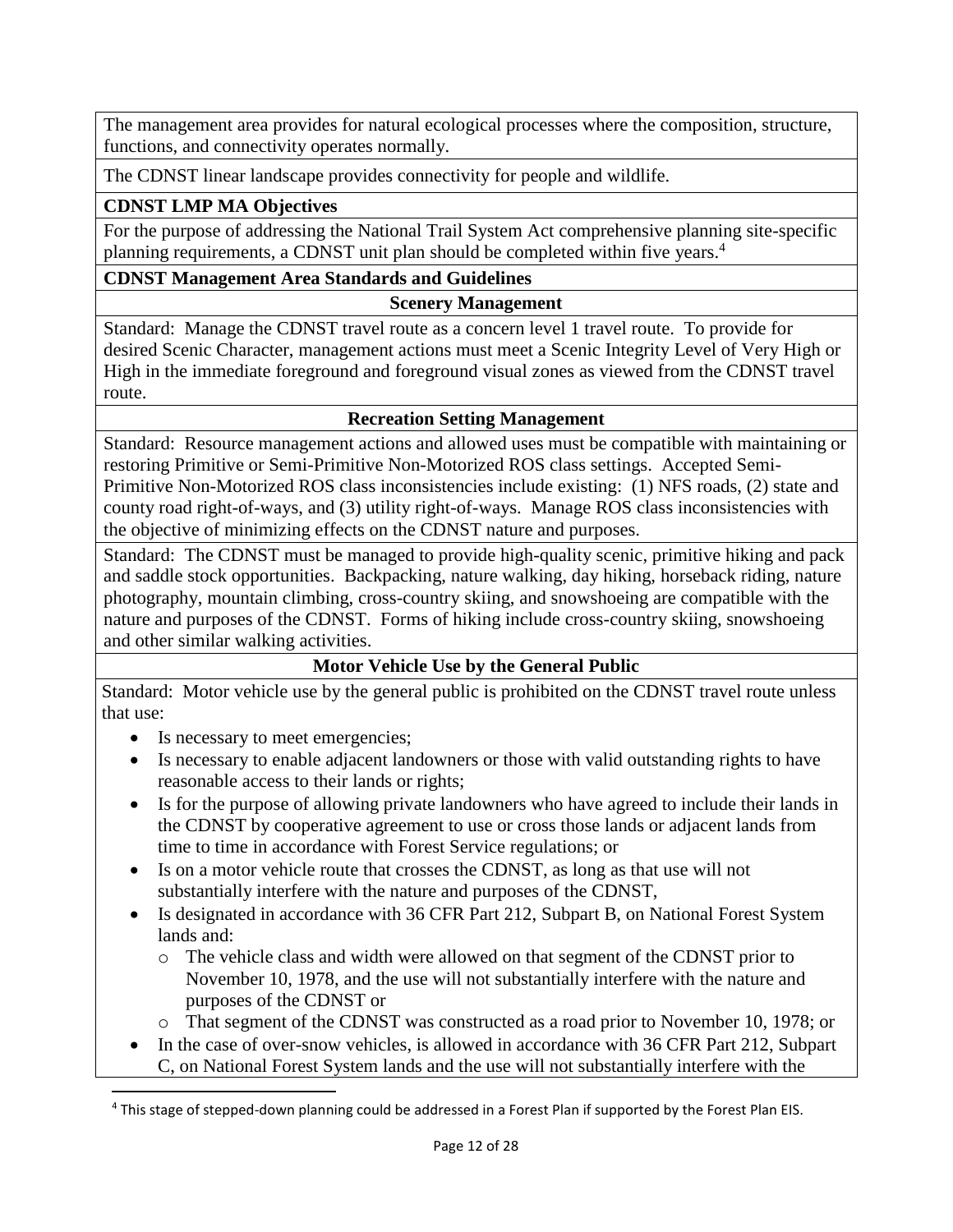nature and purposes of the CDNST.

#### **Special Uses Management**

Standard: Activities, uses, and events that would require a permit must not be authorized unless the activity, use, or event is compatible with the nature and purposes of the CDNST.

#### **Minerals Management**

Standard: Mineral leases are to include stipulations for no surface occupancy.

Standard: Permits for the removal of mineral materials are not to be issued.

#### **Vegetation Management**

Standard: Rangelands where affected by livestock use must be maintained in a Proper Functioning Condition.

Standard: Timber harvests may only be used for maintaining or making progress toward the Management Area desired conditions.

Guideline: Vegetation may be managed to enhance CDNST nature and purposes values, such as to provide vistas to view surrounding landscapes and to conserve natural resources. The purpose of this guidance is to allow for limited vegetation management for CDNST purposes.

Guideline: Vegetation may be managed to maintain or improve threatened and endangered species, proposed and candidate species, and species of conservation concern habitat. The purpose of this guidance is to recognize the conservation purposes of the CDNST.

#### **Lands Acquisition**

Standard: Provide for land acquisitions to protect the nature and purposes of the National Trail. Prohibit land disposals.

#### **Travel Routes**

Standard: The CDNST travel route may not be used for a livestock driveway.

#### **Fire Suppression**

Guideline: Fire suppression activities should apply the Minimum Impact Suppression Tactics Implementation Guidelines. The purpose of this guidance is to protect the CDNST nature and purposes from suppression activities.

#### **Other Uses Considerations**

Standard: To protect the values for which the CDNST was designated, resource uses and activities that could conflict with the nature and purposes of the CDNST may be allowed only where there is a determination that the other use would not substantially interfere with the nature and purposes of the CDNST.

Guideline: Where congressionally designated areas overlap, apply the management direction that best protects the values for which each designated area was established–the most restrictive measures control. The purpose of this guidance is to protect the values for which all congressionally designated areas are established.

#### **Suitability of Lands**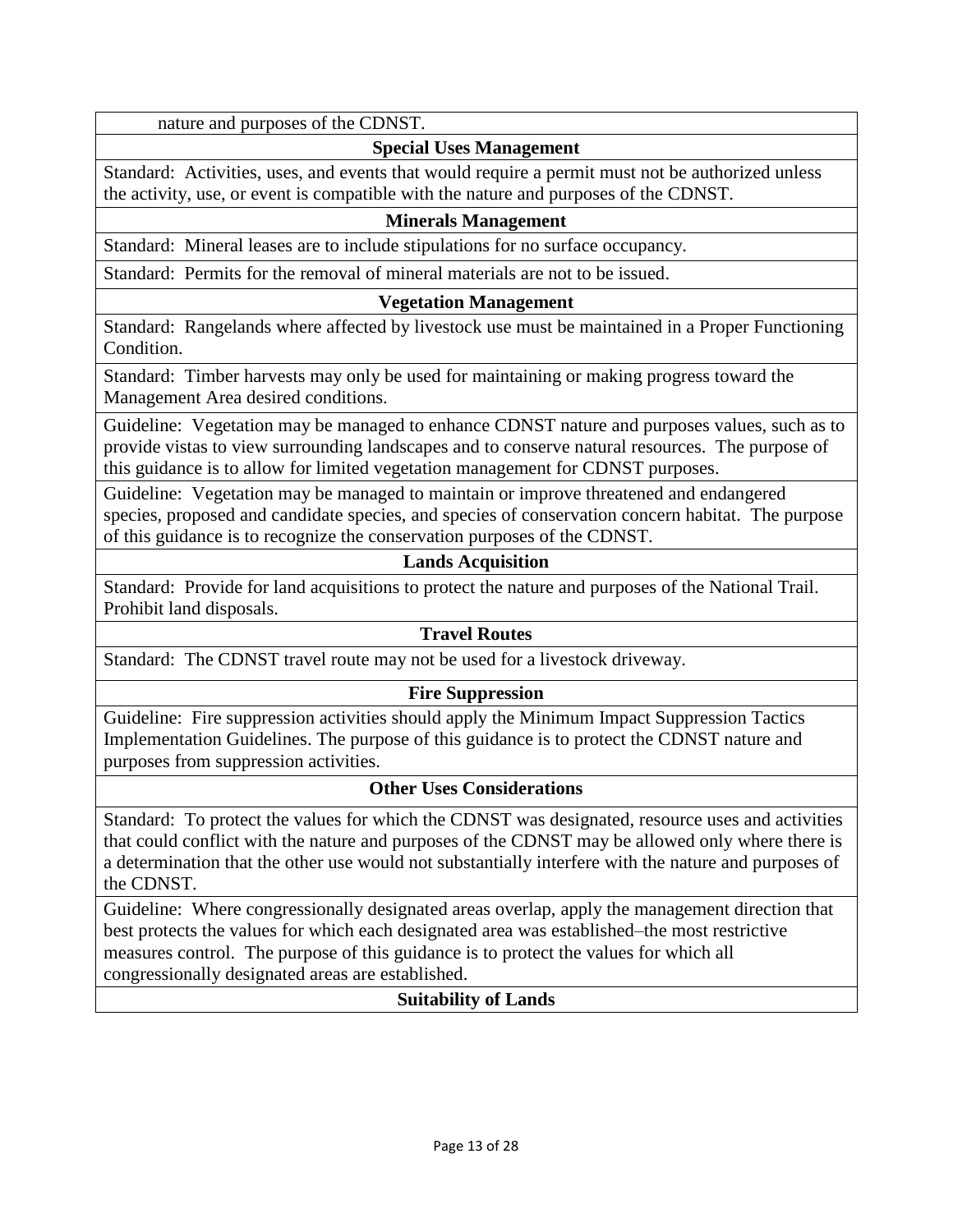Lands are not suitable for timber production.<sup>5</sup>

**Draft Plan**: The Draft Plan presents CDNST plan components beginning on page 149.

**Comments:** Carson National Forest Revised Plan component concerns were discussed in Draft Preliminary Plan Comments that were submitted on January 22, 2018. The Draft Plan continues to present CDNST plan components that do not reflect nature and purposes of the CDNST. The reference on page 268 must be corrected as indicated: 1985 **2009** CDNST Comprehensive Plan. The following are brief discussions that display and describe some of the issues with the Draft Forest Plan CDNST plan components.

- The Continental Divide National Scenic Trail provides high-quality scenic, primitive hiking, mountain biking, pack and saddle stock opportunities to conserve natural, historic, and cultural resources along the trail. Other activities and opportunities are allowed, when compatible with the nature and purposes of the Continental Divide National Scenic Trail. {There are elements of this description that do not align with the Comprehensive Plan. I recommend retaining the nature and purposes language that is found in the Comprehensive Plan.}
- The Continental Divide National Scenic Trail is consistent with a primitive or semiprimitive non-motorized setting and may intermittently pass through more developed settings. The Continental Divide National Scenic Trail provides for a continuous route through predominately undeveloped settings. {"Developed settings" are not a CDNST desired condition.}
- Wild and remote backcountry segments of the Continental Divide National Scenic Trail provides opportunities for solitude immersion in natural landscapes and primitive outdoor recreation; while easily accessible trail segments complement local community interests and needs. {This conflicts with the nature and purposes of the CDNST.}

CDNST standards components include:

 $\overline{a}$ 

- Management of the Continental Divide National Scenic Trail shall comply with the most recent version of the Continental Divide National Scenic Trail Comprehensive Plan. Best available science can be used in lieu of the comprehensive plan if plan is more than 15 years old. {This is inconsistent NFMA and NEPA planning requirements and must be deleted.}
- Motorized use shall not be allowed on newly constructed segments of the Continental Divide National Scenic Trail. Existing motorized use may continue on the Continental Divide National Scenic Trail (where it overlaps with existing roads and motorized trails).

<sup>&</sup>lt;sup>5</sup> Timber production does not contribute to protecting and enhancing the nature and purposes of the CDNST. Any timber management activities on federal lands within the CDNST rights-of-way/management area must only be done for the protection and enhancement of the values for which this National Scenic Trail was designated.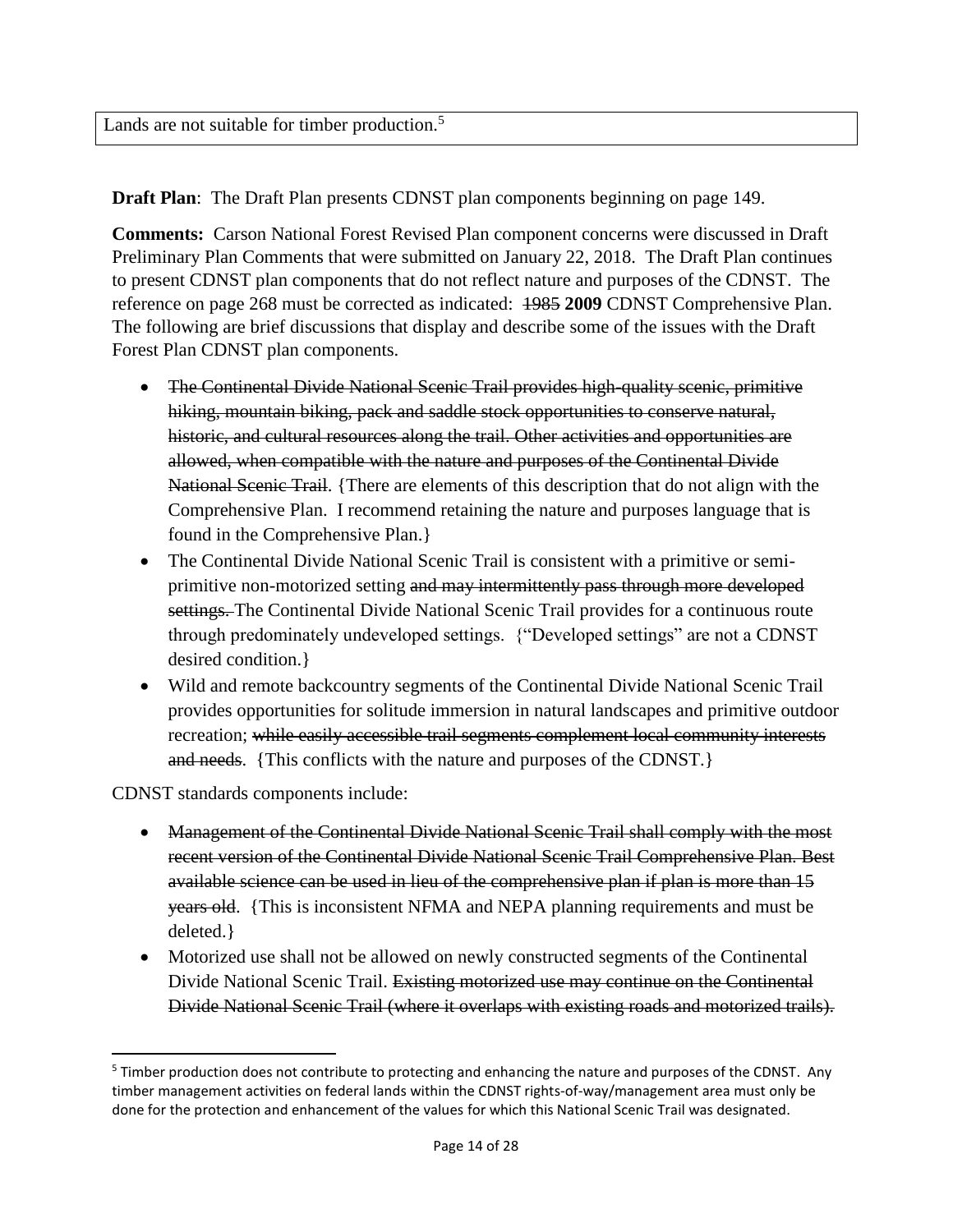{This direction is not consistent with the NTSA as implemented through the Comprehensive Plan and Forest Service directives.}

CDNST guidelines components include:

- New or relocated trail segments should be located primarily within settings consistent with or complementing primitive or semi-primitive non-motorized recreation opportunity spectrum classes, to retain or promote the character for which the Continental Divide National Scenic Trail was designated. Road and motorized trail crossings and other signs of modern development should be avoided. {This direction may be appropriate guidance for developing the Forest Plan, but it is irrelevant to plan implementation.}
- If management activities {that do not substantial interfere with the nature and purposes of the CDNST, but} result in short-term impacts to the scenic character along the Continental Divide National Scenic Trail, mitigation measures should be included (e.g., screening, feathering, and other scenery management techniques), to minimize visual impacts at key points (e.g., vistas), within 0.5 mile either side of the trail.
- Special-use authorizations for new communication sites, utility corridors, and renewable energy sites should not be allowed within visible foreground (up to 0.5 mile) and middle ground viewshed (up to four miles), to protect the Continental Divide National Scenic Trail's scenic values {and ROS setting}.
- New temporary and permanent road or motorized trail construction across or adjacent to the Continental Divide National Scenic Trail should be avoided unless necessary for resource protection, access to private lands, or to protect public health and safety. {This direction would be better addressed through establishing ROS settings and by guidance that recognizes any public motorized use that is allowed by the NTSA.}
- Using the Continental Divide National Scenic Trail for landings or as a temporary road should not be allowed. Hauling or skidding along the Continental Divide National Scenic Trail itself should be allowed only when design criteria are used to minimize impacts to the trail infrastructure and where the Continental Divide National Scenic Trail is currently located on an open road and no other haul route or skid trail options are available. {This direction is addressed through establishing appropriate ROS settings.}

# <span id="page-14-0"></span>**Meeting Desired Conditions and Objectives Monitoring**

Forest Plans and Resource Management Plans must monitor progress toward meeting desired conditions and objectives for National Scenic Trails. Specific to the Forest Service – Has plan components provided for desired natural-appearing or naturally evolving landscapes? Indicator: Acres meeting the high or very high scenic integrity levels. Are the current recreation settings providing for or moving toward desired ROS classes? Indicator: ROS indicators consistency with desired ROS class. Have natural ecological processes persisted or been restored? Indicator: Acres of fires managed for resource objectives within the CDNST corridor. Is the CDNST travel route maintained to standard? Indicator: Miles of trails maintained annually. Has a CDNST unit plan been prepared and approved? Indicator: CDNST unit plan scoping, draft, and final.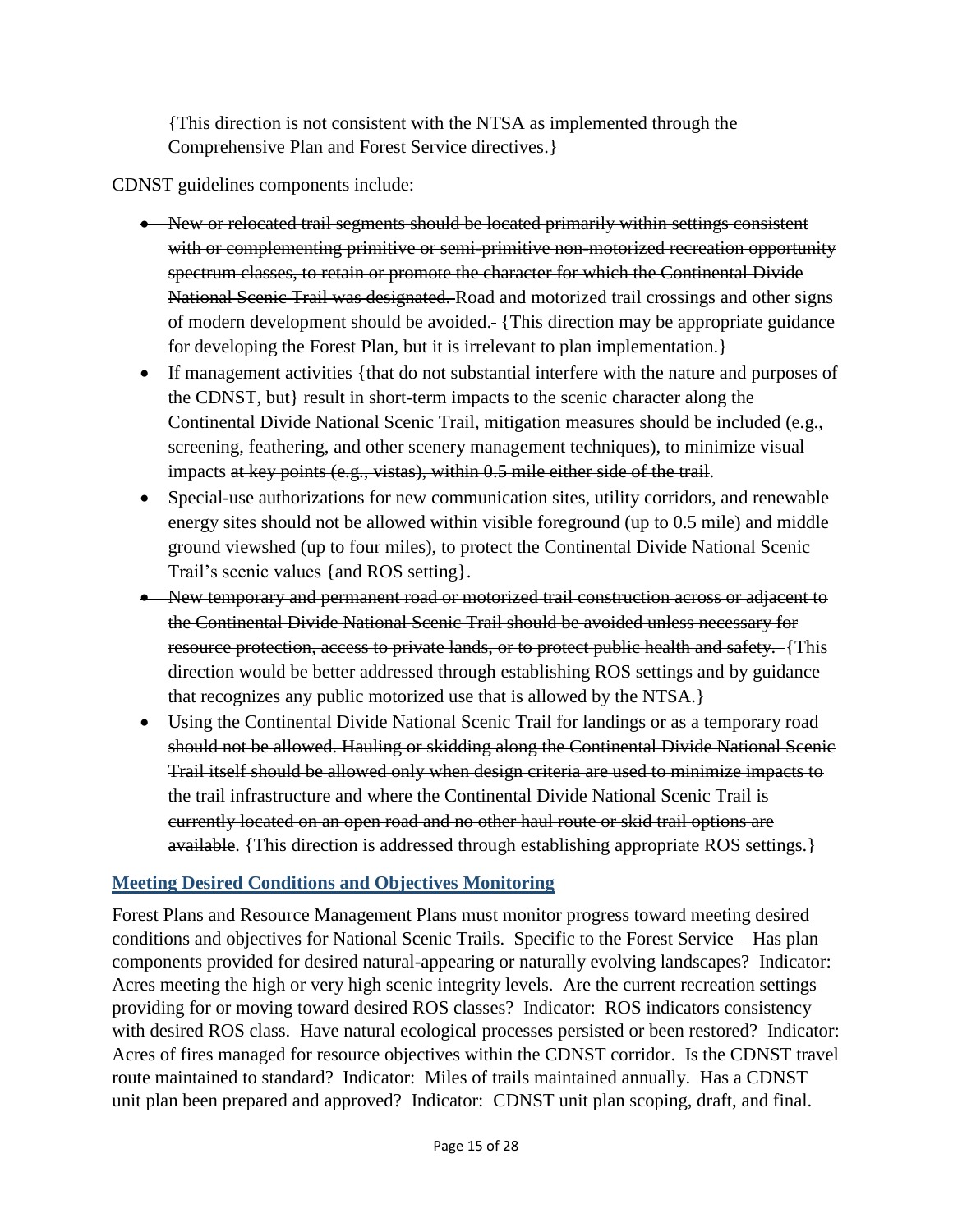Has the effects from any uses or activities been as predicted that were allowed due to a not likely to substantially interfere with the nature and purposes determination (NTSA, Section 7(c))? Indicator: Monitoring plan as described in the other uses or activities approving decision document.

## **Draft Environmental Impact Statement**

## <span id="page-15-1"></span><span id="page-15-0"></span>**Introduction**

In comments submitted on January 22, 2018, I requested that the DEIS disclose specific effects relationships of the proposed action and alternatives on the CDNST corridor. This disclosure is not part of the DEIS, so I ask that a Supplemental DEIS disclose the effects on scenic integrity and ROS class conditions of the proposed action and each alternative on a CDNST MA. The Supplemental DEIS effects analyses must include cross-tabular tables that explore and disclose the relationship between (1) the proposed CDNST travel route location and management corridor/rights-of-way extent and (2) the intersection and overlap with the proposed ROS Classes and Scenic Integrity Objectives allocations.

Utilizing ROS and the Scenery Management System will help ensure that NEPA assessments are systematic and accurately describe the affected environment and expected outcomes from each alternative. The DEIS should recognize that management direction for Semi-Primitive Motorized, Roaded Natural, Rural, and Urban ROS classes allow uses that would substantially interfere with the nature and purposes of a National Scenic Trail if the allocation desired conditions are realized. Where the allowed non-motorized activities reflect the purposes for which the National Trail was established, the establishment of Primitive and Semi-Primitive Non-Motorized ROS classes and high and very high scenic integrity allocations would normally protect the nature and purposes (values) of a National Scenic Trail.

## <span id="page-15-2"></span>**Recreation Setting and Opportunities**

**DEIS:** The Description of Affected Environment, on page 306 describes that, "*Forest Service personnel use the recreation opportunity spectrum as a tool to manage for a spectrum of recreation opportunities that can be enjoyed in diverse settings. A recreation opportunity is the ability to participate in a specific recreation activity in a particular recreation setting. Recreation opportunities include non-motorized, motorized, developed, and dispersed recreation on land, water, and in the air. The social, managerial, and physical attributes of a place, when combined, provide a distinct set of recreation opportunities.*"

**Comment:** The description should describe that the ROS framework is divided into six major classes (Urban, Rural, Roaded Modified/Roaded Natural, Semi-Primitive Non-Motorized, Semiprimitive Motorized, and Primitive) with each class having seven setting indicators (access, remoteness, naturalness, facilities, social encounters, visitor impacts, and visitor management).

I believe that the plan and EIS ROS desired condition descriptions must be consistent with the ROS class descriptions that are found in the 1982 ROS User Guide. The 1982 descriptions are: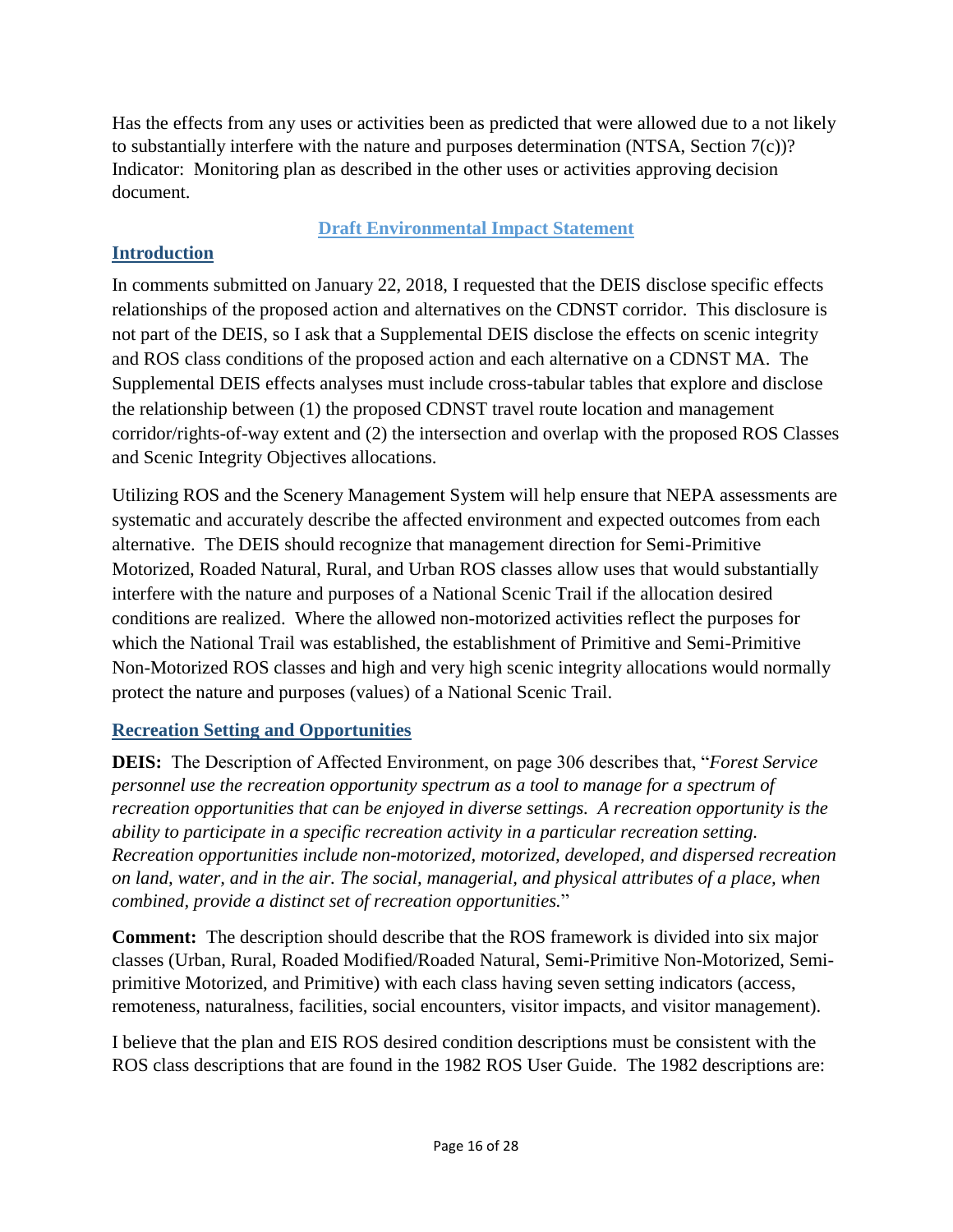Primitive - Area is characterized by essentially unmodified natural environment of fairly large size. Interaction between users is very low and evidence of other users is minimal. The area is managed to be essentially free from evidence of human-induced restrictions and controls. Motorized use within the area is not permitted. Setting is essentially an unmodified natural environment. Evidence of humans would be un-noticed by an observer wandering through the area.

SPNM - Area is characterized by a predominantly natural-appearing environment of moderate-to-large size. Interaction between users is low, but there is often evidence of other users. The area is managed in such a way that minimum on-site controls and restrictions may be present, but are subtle. Motorized use is not permitted. Natural setting may have subtle modifications that would be noticed but not draw the attention of an observer wandering through the area.

SPM - Area is characterized by a predominantly natural-appearing environment of moderate-to-large size. Concentration of users is low, but there is often evidence of other users. The area is managed in such a way that minimum on-site controls and restrictions may be present, but are subtle. Motorized use is permitted. Natural setting may have moderately dominant alterations but would not draw the attention of motorized observers on trails and primitive roads within the area.

RN - Area is characterized by predominantly natural-appearing environments with moderate evidences of the sights and sounds of man. Such evidences usually harmonize with the natural environment Interaction between users may be low to moderate, but with evidence of other users prevalent. Resource modification and utilization practices evident, but harmonize with the natural environment. Conventional motorized use is provided for in construction standards and design of facilities. Natural setting may have modifications which range from being easily noticed to strongly dominant to observers within the area. However from sensitive travel routes and use areas these alternations would remain unnoticed or visually subordinate.

Rural - Probability for experiencing affiliation with individuals and groups is prevalent as is the convenience of sites and opportunities. These factors are generally more important than the setting of the physical environment. Opportunities for wildland challenges, risktaking, and testing of outdoor skills are generally unimportant except for specific activities like downhill skin, for which challenge and risk-taking are important elements. Natural setting is culturally modified to the point that it is dominant to the sensitive travel route observer. May include intensively managed wildland resource landscapes. Pedestrian or other slow moving observers are constantly within view of the culturally changed landscape.

## <span id="page-16-0"></span>**Environmental Consequences for Recreation**

**DEIS:** The DEIS on page 311 describes that, "*Designated areas and eligible wild and scenic rivers are consistent across all alternatives. Management direction is often dictated by law, regulation, and policy. Some designated areas have a recreation focus and some emphasize*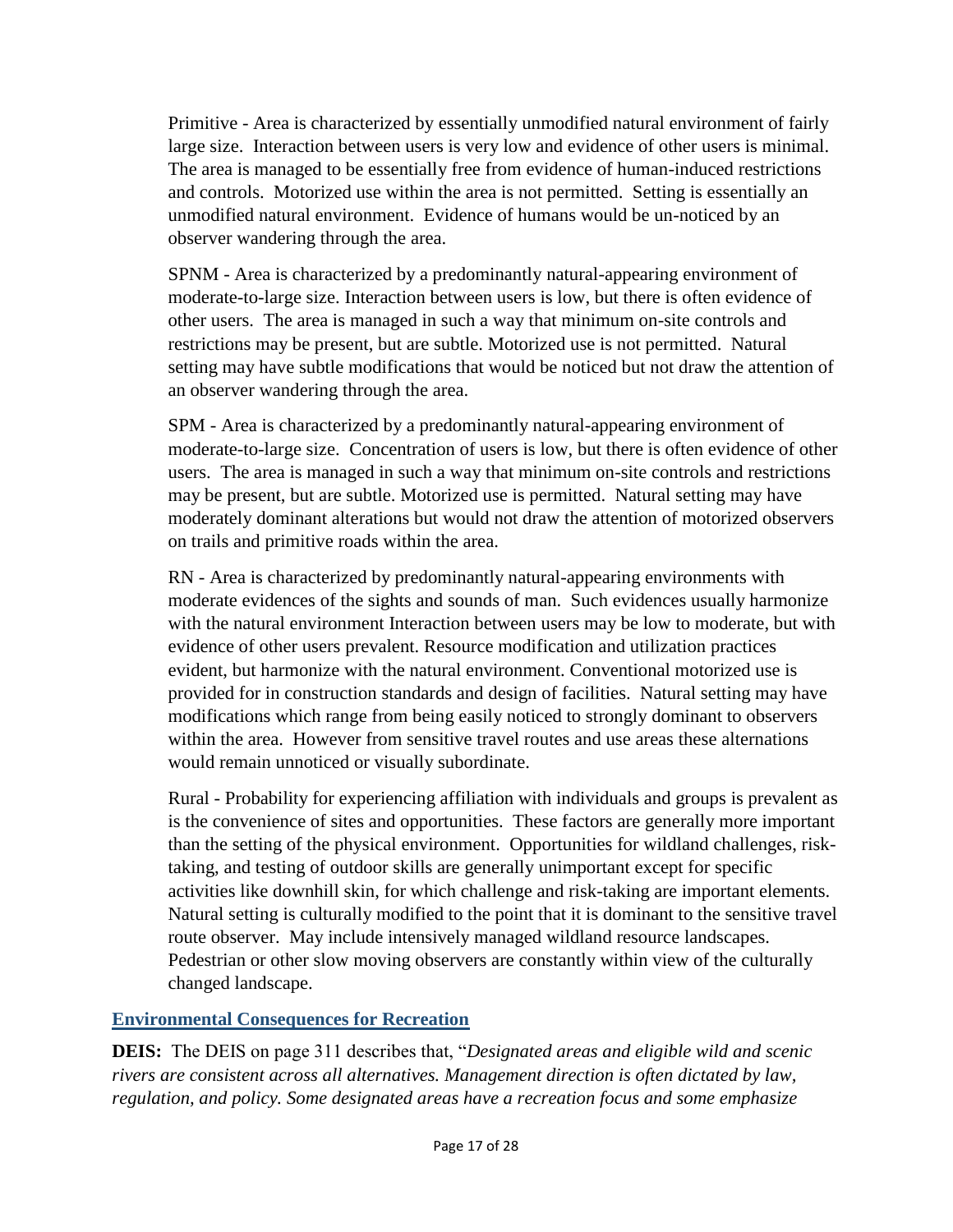*specific types of recreation opportunities. Wilderness areas allow visitors to connect with nature and experience solitude and primitive and unconfined recreation. Designated and eligible Wild and Scenic Rivers, especially those with recreation as an outstandingly remarkable value, provide opportunities for recreation on or near free-flowing rivers. National recreation, scenic, and historic trails offer opportunities for exceptional trail experiences*."

**Comment:** The description of national recreation, scenic, and historic trails is too general to be effective. Instead, these designations should be presented as unique entities throughout the Forest Plan and EIS. To be accurate, this section should quote language from the National Trails System Act (16 U.S.C. 1242(a)):

- *1.* "*National recreation trails, established as provided in section 4 of this Act, which will provide a variety of outdoor recreation uses in or reasonably accessible to urban areas.*
- *2. National scenic trails, established as provided in section 5 of this Act, which will be extended trails so located as to provide for maximum outdoor recreation potential and for the conservation and enjoyment of the nationally significant scenic, historic, natural, or cultural qualities of the areas through which such trails may pass...*
- 3. *National historic trails… [are]extended trails which follow as closely as possible and practicable the original trails or routes of travel of national historic significance. Designation of such trails or routes shall be continuous, but the established or developed trail, and the acquisition thereof, need not be continuous onsite. National historic trails shall have as their purpose the identification and protection of the historic route and its historic remnants and artifacts for public use and enjoyment*."

#### <span id="page-17-0"></span>**Scenic Integrity**

**General Comment:** The introductive comments should include a summary of the assumptions found in the Landscape Aesthetics Handbook. "*Scenic Integrity indicates the degree of intactness and wholeness of the Landscape Character; conversely, Scenic Integrity is a measure of the degree of visible disruption of the Landscape Character. A landscape with very minimal visual disruption is considered to have very high Scenic Integrity. Those landscapes having increasingly discordant relationships among scenic attributes are viewed as having diminished Scenic Integrity. Scenic Integrity is expressed and mapped in terms of Scenic Integrity levels: Very High, High, Moderate, Low, Very Low, and Unacceptably Low. Scenic Integrity is used to describe an existing landscape condition, a standard for management, or a desired future condition… Scenic integrity is defined as the degree of direct human-caused deviation in the landscape, such as road construction, timber harvesting, or activity debris. Indirect deviations, such as a landscape created by human suppression of the natural role of fire, are not included… Integrity could also be used to define the wholeness or condition of the ecosystem but it is assumed that will take place as part of the overall integrated ecosystem management process. However, a landscape character goal of high scenic integrity should also be one of high ecosystem integrity. One does not necessarily ensure the other… HIGH scenic integrity refers to landscapes where the valued landscape character "appears" intact. Deviations may be present but must repeat the form, line, color, texture, and pattern common to the landscape character so completely and at such scale that they are not evident*."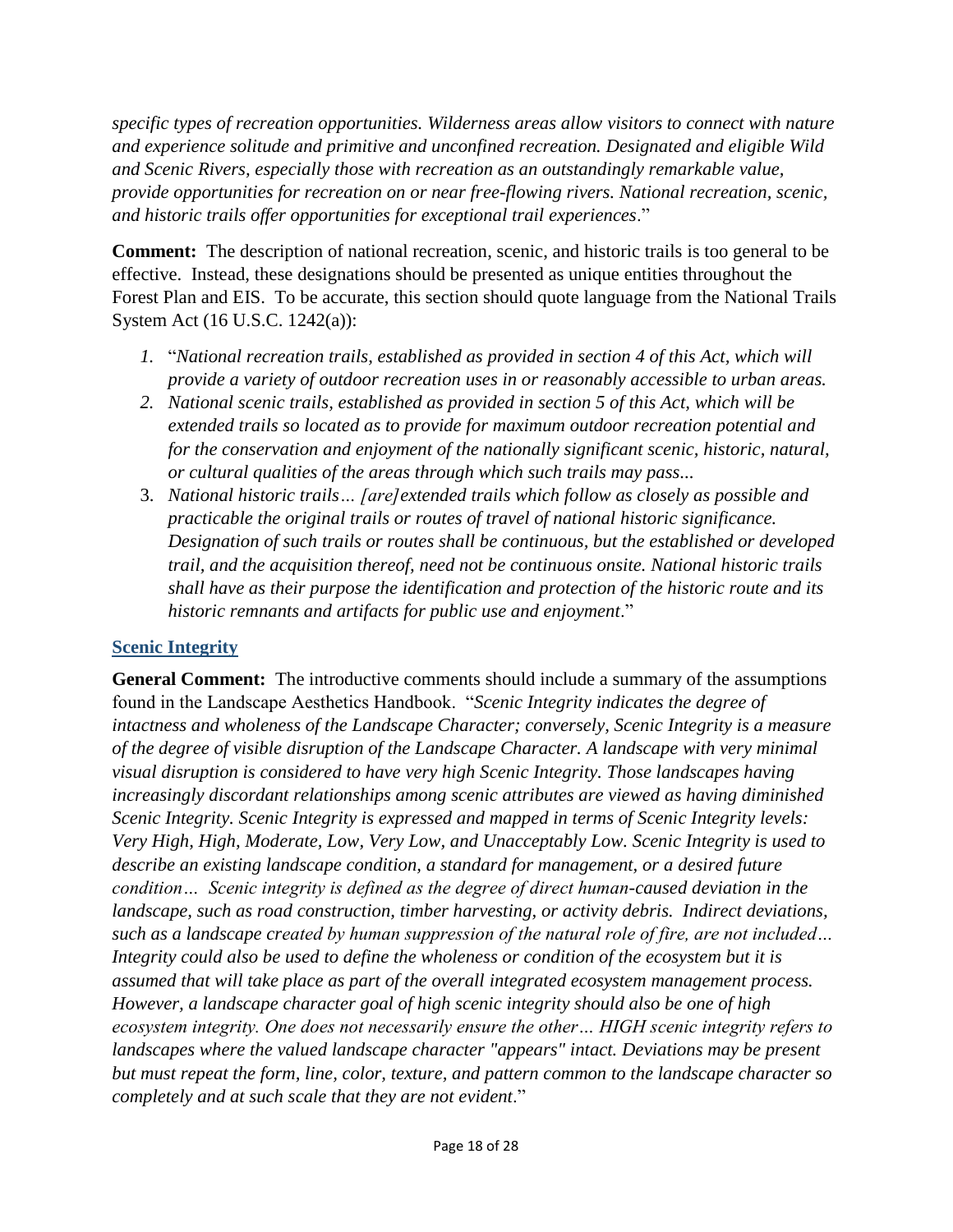**DEIS**: The DEIS discusses scenery assumptions on page 323 stating that,

- "*Scenery across all alternatives is anticipated and assumed to increase as vegetation restoration treatments over the long term improve the visual landscape. As such, the capacity for improving scenery resources would ultimately be limited by the ability to maximize restoration treatments*…
- *The short-term and long-term environmental consequences to scenery as a result of resource projects and activities would be made at the time of the site-specific decision*."

**Comment**: The statement in the first bullet is inconsistent with Landscape Aesthetics Handbook assumptions. Scenic integrity is defined as the degree of direct human-caused deviation in the landscape, such as road construction, timber harvesting, or activity debris. Indirect deviations, such as a landscape created by human suppression of the natural role of fire, are not included.

Regarding the direction in the second bullet, the Plan must provide programmatic guidance to protect scenic integrity by controlling the amount and distribution of human caused deviations. After 100 years of fire suppression, I would recommend that the forest establish seral stage goals by habitat type to be implemented over decades limiting the rate of human caused change during each planning period.

## <span id="page-18-0"></span>**Affected Environment – Continental Divide National Scenic Trail**

**DEIS:** The Description of Affected Environment, on page 392 describes, "*Continental Divide National Scenic Trail – Designated by an Act of Congress in 1978, the Continental Divide National Scenic Trail traverses the Rocky Mountains from Canada to Mexico for approximately 3,100 miles (USDA FS Carson NF 2015a). The Continental Divide National Scenic Trail navigates dramatically diverse ecosystems through mountain meadows, granite peaks, and highdesert surroundings. It is one of the most renowned trails in the United States, for its scenic beauty, recreational opportunities, elevation gains, and primitive character. The Carson has completed 69.8 miles and surveyed 35 miles of the Continental Divide National Scenic Trail for improvement (see plan appendix A, figure A-7) on the Tres Piedras, El Rito, and Canjilon Ranger Districts*."

**Comment:** The affected environment must describe the environment of the CDNST rights-ofway/corridor to be affected or created by the alternatives under consideration. What is the degree to which current management direction is protecting the values for which each National Trail was designated, including protecting cultural landscapes, recreation settings, scenic integrity, and addressing the conservation purposes of the CDNST. Further affected environment guidance is found in the attached CDNST Planning Handbook.

## <span id="page-18-1"></span>**Environmental Consequences – Multiple Use, Scenic Resources, and Designated Areas**

**DEIS:** The Description of Environmental Consequences, on page 394 describes, "*Multiple use management activities may affect scenic resources viewed from nationally designated trails under all alternatives. Effects of other multiple use management on scenic resources can be found in the Scenery resource section of the DEIS. There is potential to impact scenic integrity*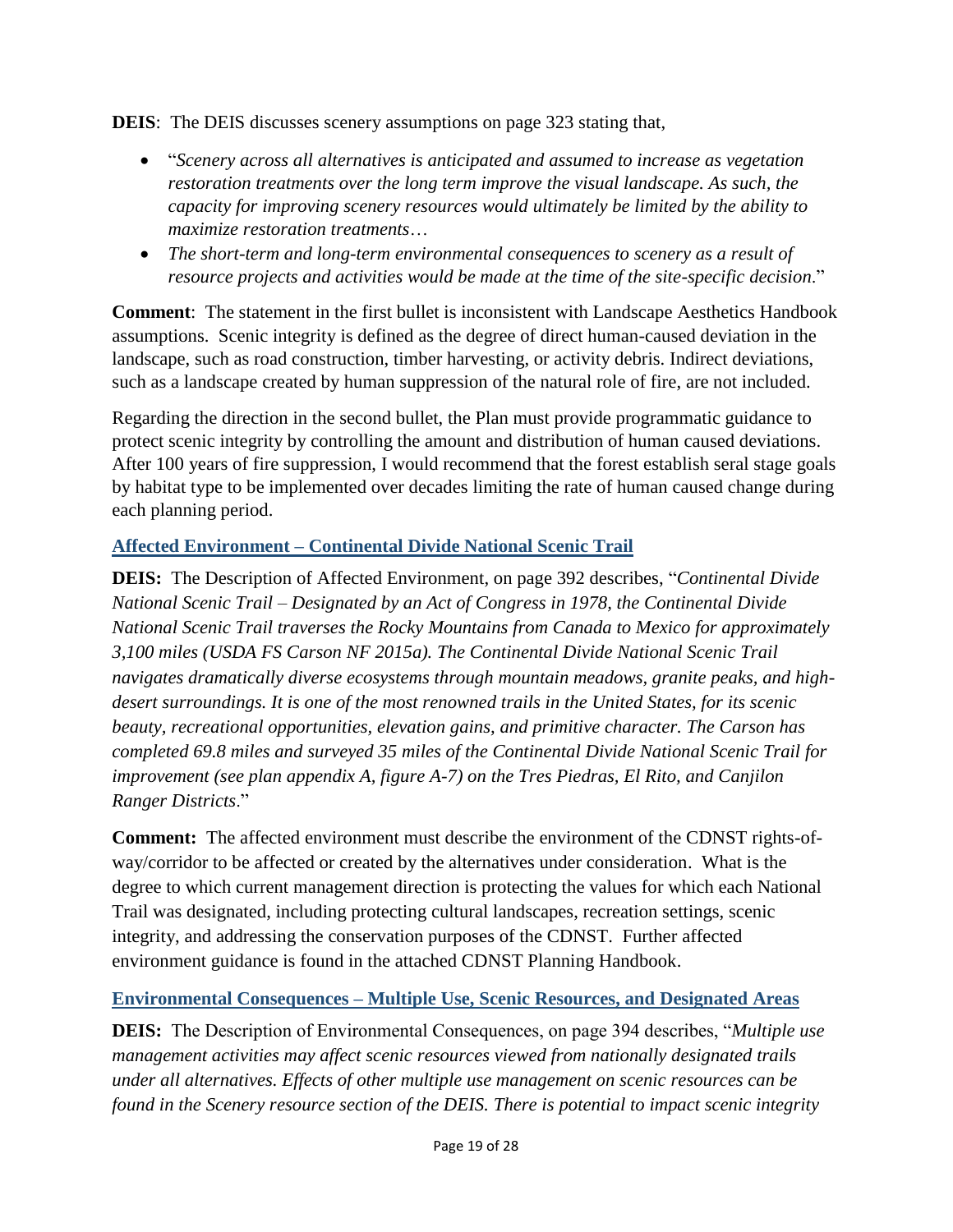*as viewed from designated trails as a result of proposed vegetation management activities, particularly activities with mechanical treatments, under all alternatives. In the short term, restoration activities completed with mechanical treatments may alter scenic resources visible from the designated trails through changing forest stands from closed forests to more open forests and from residual stumps and soil disturbance. In the long term, vegetation treatments may improve scenery by creating vistas, promoting healthy vegetation and improving ecosystem resilience to uncharacteristic disturbances. Prescribed fire activities typically have effects in the short term with benefits occurring within a few years. While some short-term impacts may occur, scenic integrity objectives would still be met, particularly in the long term. More detailed effects can be found in the Scenic Resources section of the DEIS.*"

**Comment:** The amended CDNST Comprehensive Plan and related FSM 2350 direction is applied through land management planning and project decisions follow requisite environmental analysis (74 FR 51116-51125). The amended CDNST Comprehensive Plan went into effective on November 4, 2009. As related to Forest Plans, the No Action alternative should described how the CDNST rights-of-way, travel route, and high-potential route segments are being protected until such time that the Forest Plan is amended or revised to address the amended Comprehensive Plan and directives guidance.

The DEIS does not address the expected effects of each alternative on CDNST nature and purposes values as measured through Recreation Opportunity Spectrum and Scenery Management System planning frameworks, which are the accepted Best Available Science and Methodology and Scientific Accuracy analysis systems.

The FEIS does not describe the effects on timber production, vegetation management, range management, recreation management, wildlife management, wilderness, recommended wilderness, and fire management of managing the CDNST corridor to provide for the nature and purposes of this National Scenic Trail.

The EIS must disclose effects of the proposed action and alternatives on scenic integrity, ROS class conditions, and carrying capacities. Utilizing the ROS and Scenery Management System will help ensure that NEPA assessments are systematic and accurately describe the affected environment and expected outcomes from each alternative. The EIS should recognize that management direction for Semi-Primitive Motorized, Roaded Natural, Rural, and Urban ROS classes allow uses that would substantially interfere with the nature and purposes of a National Scenic Trail if the allocation desired conditions are realized.

The establishment of Primitive and Semi-Primitive Non-Motorized ROS classes and high and very high scenic integrity allocations would normally protect the nature and purposes (values) of a National Scenic Trail. A Supplemental DEIS effects analysis must include cross-tabular tables that explore and disclose the relationship between (1) the proposed CDNST travel route location and management corridor/rights-of-way extent and (2) the intersection and overlap with the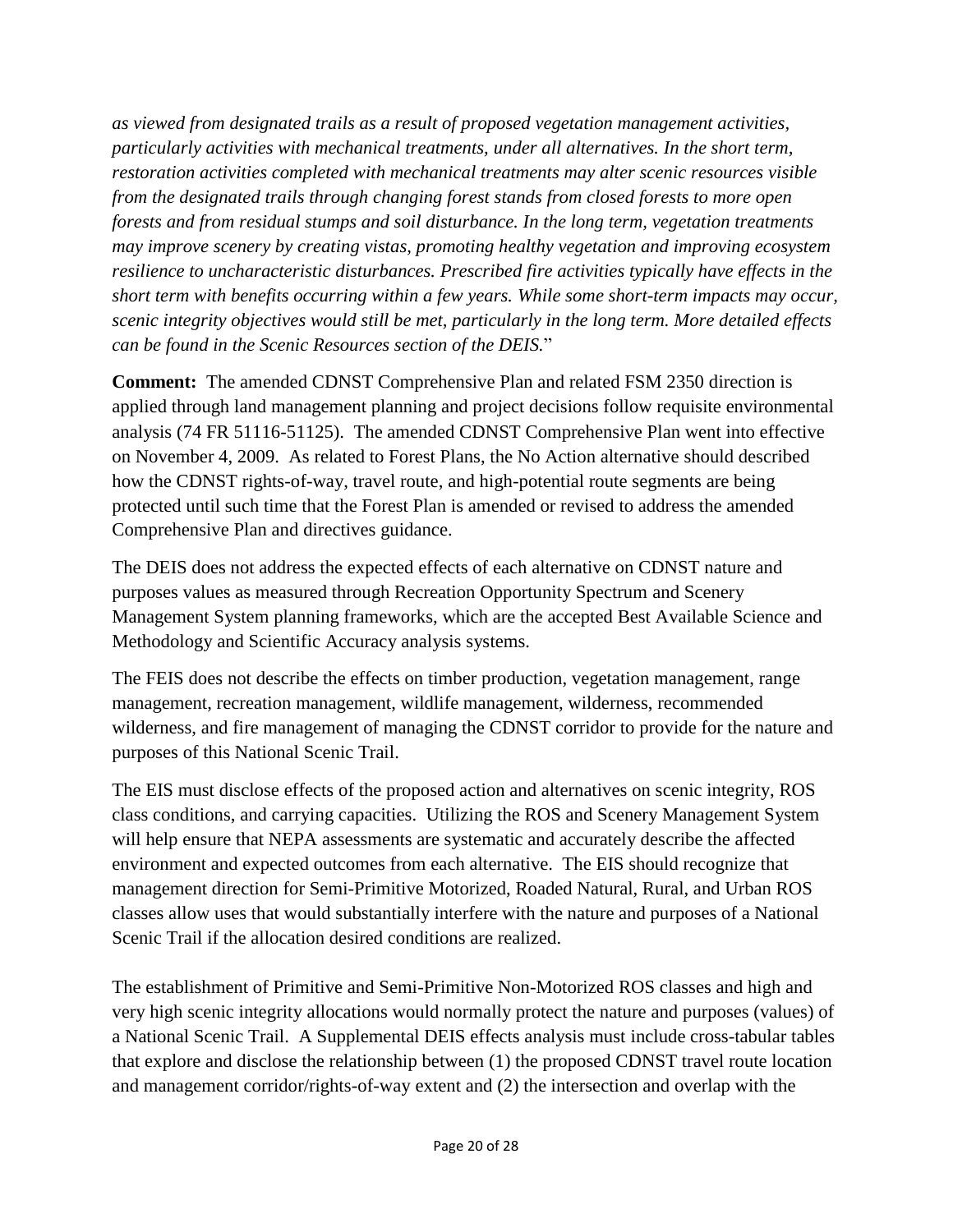proposed ROS Classes and Scenic Integrity Objectives allocations. For each alternative, the analysis of environmental consequences needs to address how the land management planning decisions will achieve desired conditions, including providing for the nature and purposes of the National Trail, including protecting the National Trail resources, qualities, values, and associated settings. Further guidance is found in the attached CDNST Planning Handbook.

#### <span id="page-20-0"></span>**Environmental Consequences – Effects Common to National Trails**

**DEIS:** The Environmental Consequences for National Scenic, Historic, and Recreation Trails Common to Action Alternatives section on page 395 describes that, "*Each nationally designated trail is included in the draft plan as a designated area with specific plan components in alternatives 2, 3, 4, and 5 including desired conditions that conflicts among users are rare and easily resolved. Action alternatives include specific plan components for each type of trail designation to align with the nature and purpose of the trail. Designated area plan components include comprehensive direction: … Continental Divide National Scenic Trail, national historic trails, and national recreation trails. Desired conditions, objectives, standards and guidelines align management direction with the nature and purpose of each trail and any applicable comprehensive plans and establishment reports for NRTs… Alternative 2, 3, 4, and 5 include plan components that emphasize natural-appearing scenery, managing for natural-appearing scenery in foreground views including High or Very High SIOs and Moderate SIO in middleground views of NRTs (DA-NTRL-DC 2, 3, 11, and 12). Very High SIOs occur when the trail passes through designated or recommended wilderness. Forest wide guidelines include meeting scenery objectives as identified on the Scenic Integrity Objective Map (FW-SCEN-G 2)….*"

**Comment:** Contrary to the statement, the plan does not establish a desired condition for Scenic Integrity of High or Very High as viewed from the CDNST travel route. This is inconsistent with the CDNST Comprehensive Plan and FSM 2353.44. In areas where the CDNST corridor is managed for Roaded Natural and Semi-Primitive Motorized settings, management actions will substantial interfere with the CDNST nature and purposes.

Managing the CDNST travel route for foot races and bicycling must be determined through sitespecific analyses as directed by FSM 2353.44b. Allowing such use to become established without appropriate controls and monitoring, may substantially degrade the experience of visitors seeking a Primitive or Semi-Primitive Non-Motorized experience and will displace equestrians. Visitor-use management practices need to be sensitive to situations where there is an asymmetric nature of a conflict, especially where there is a one-way relationship where the primary use is sensitive to a secondary use. In those situations, monitoring and adaptive management actions should ensure that the secondary use does not substantially interfere with maintaining the primary purposes and values.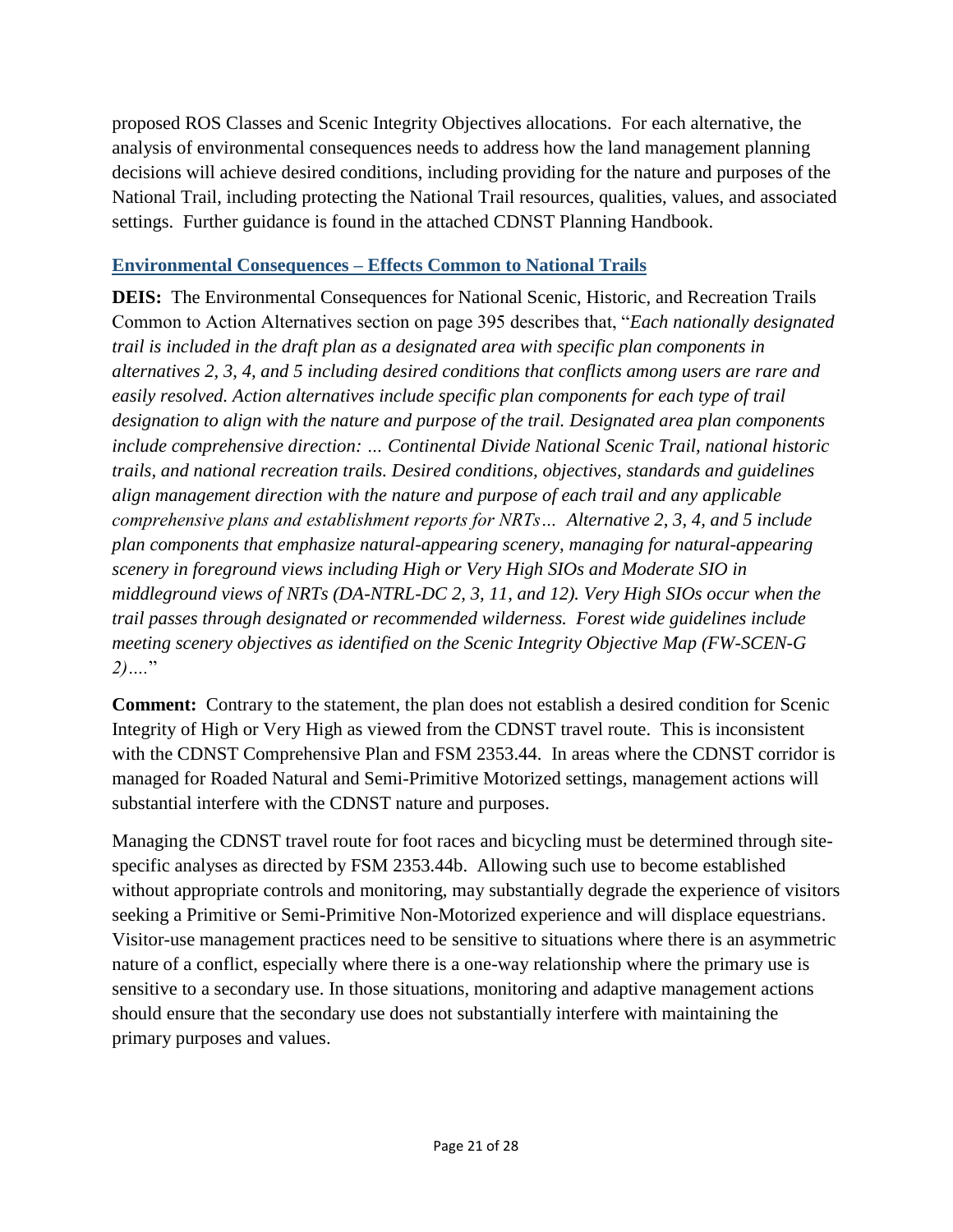## <span id="page-21-0"></span>**Environmental Consequences – Alternative 1 Effects to National Trails**

**DEIS:** The Environmental Consequences for National Scenic, Historic, and Recreation Trails - Alternative 1 section on page 394 describes that, "*Nationally designated trails pass through a variety of management areas and different scenic resources. The 1986 Forest Plan includes plan components for the Continental Divide National Scenic Trail to protect the scenic qualities along the trail and implement standards of trail signing and maintenance along the route corridor. No other designated trail is specified in the 1986 Forest Plan… For most trails, the management area emphasis along with other plan components provide sufficient direction to protect the nature and purpose of the trail with associated effects. More site specific project planning and mitigation may be needed where the emphasis of the management area and the nature and purpose of the trail are not aligned (such as a timber-emphasis management area and a national scenic trail). There would be no change in current direction for any designated trail under alternative 1 and some trails are not specifically mentioned in the 1986 Forest Plan (such as the national historic trails)… The 1986 Forest Plan does not include any objectives that direct specific amounts of vegetation treatment, either mechanically or with prescribed fire. Vegetation management both mechanically or with prescribed fire would continue within the views of designated trails with both short term effects and long term benefits to meet the High and Very High SIOs in foreground views and Moderate SIO in some foreground views.*"

**Comment:** The discussion of No Action should note that the direction in the 2009 CDNST Comprehensive Plan and FSM 2353.44 is to be implemented without plan revision, as necessary. The final amendments to the CDNST Comprehensive Plan and corresponding directives will provide guidance to agency officials implementing the National Trails System Act. The final amendments are consistent with the nature and purposes of the CDNST identified in the 1976 CDNST Study Report and 1977 CDNST Final Environmental Impact Statement adopted by the Forest Service in 1981 (40 FR 150). The final amendments and directives will be applied through land management planning and project decisions following requisite environmental analysis. (74 FR 51123)

## <span id="page-21-1"></span>**Environmental Consequences – Alternatives 2 and 5 Effects to National Trails**

**DEIS:** The Environmental Consequences for National Scenic, Historic, and Recreation Trails - Alternative 2 and Alternative 5 section on page 395 describes that, "*Vegetation management both mechanically or with prescribed fire would continue within the views of designated trails with both short term effects and long term benefits to meet the High SIO in foreground views. Alternative 2 and 5 has a guidelines that visual impacts from management activities and infrastructure should meet scenery objectives as identified on the Scenic Integrity Objective Map….*" Alternative 3 on page 396 describes that, "*Alternative 3 would treat the most acres mechanically, per vegetation management objectives, and potentially have the most amount of short-term impact for these types of activities if restoration treatments occur in trail corridor viewsheds. However, visual impacts of management activities would be designed to meet the Scenic Integrity Objective Map.*" Alternative 4 on page 396 describes that, "*Alternative 4 would*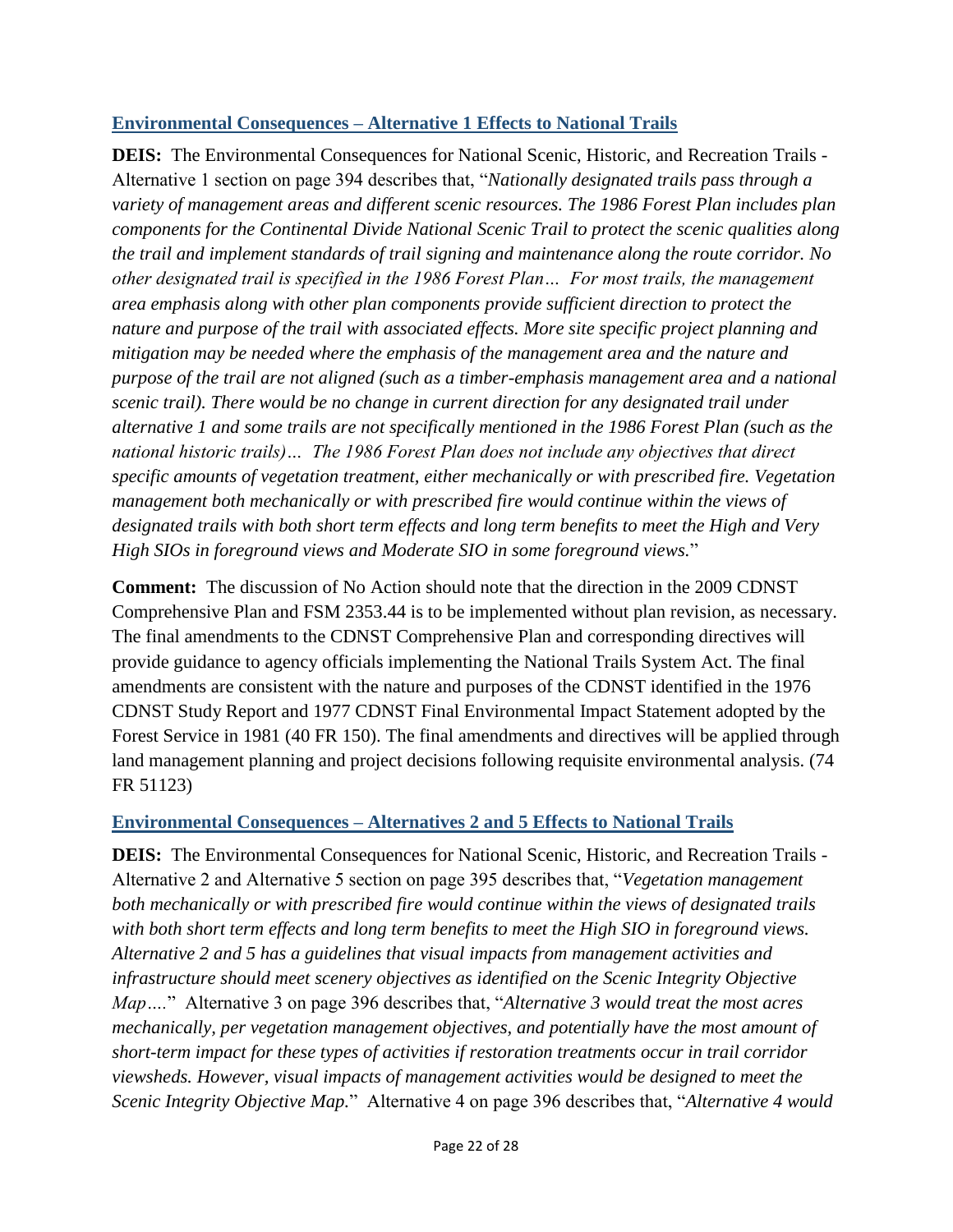*have the least amount of mechanical treatment, per vegetation management objectives, and therefore, the least amount of short-term impact for these types of activities. Alternative 4 would have more prescribed fire treatments with more short term impacts and benefits occurring within a few years since landscapes typically recover quickly with the effects of prescribed fire being less noticeable than the effects of mechanical treatments*."

**Comment:** The Environmental Consequences discussion needs to describe that the proposed CDNST plan components fail to establish appropriate ROS settings and SIOs for the CDNST rights-of-way/management area. Lack of protective plan components will lead to actions that substantially interfere with the nature and purposes of the CDNST.

A revised Draft Plan and Supplemental DEIS must establish plan components that promote and protect the nature and purposes of the CDNST. Further guidance is found in the attached CDNST Planning Handbook.

## <span id="page-22-0"></span>**Cumulative Environmental Consequences to National Trails**

**DEIS:** The Cumulative Environmental Consequences for National Scenic, Historic, and Recreation Trails section on page 396 describes that, "*Comprehensive management plans for nationally designated scenic and historic trails are developed guide management along the entire length of a trail to protect and enhance the nature and purpose for which the trail was designated including historic, scenic and recreational qualities across ownership boundaries, reducing any negative cumulative consequences. The cumulative environmental consequences of proposed management efforts in the context of the larger cumulative effects analysis area though comprehensive management plans would contribute to the movement of designated trail values toward desired conditions*…."

**Comment:** In general, the Forest Service has failed to establish ROS desired conditions, standards, and guidelines to protect the nature and purposes of the CDNST. Comprehensive planning for the CDNST, as implemented through Carson National Forest staged decision making processes, is inconsistent with the NTSA, Section 5(f) and 7(c) direction as implemented through the CDNST Comprehensive Plan, E.O. 13195, and directives. The Forest Service has failed to protect the purposes for which the CDNST was established by Congress. The cumulative environmental consequences of proposed management efforts on the Carson National Forest in the context of the larger cumulative effects analysis area does not protect or restore CDNST values.

## <span id="page-22-1"></span>**Timber Suitability Analysis**

**DEIS: Phase 1: Lands that may be Suitable for Timber Production** – The DEIS, Volume 2, on page 65 describes that, "*Remaining lands were removed from the suitable timber base if timber production has been legally prohibited (criteria D)… Other designated areas with management specified by the laws associated with their enactment including, national recreational trails, national scenic trails, and national historic trails were not removed from*  lands that may be suitable for timber production because sustainable timber harvest is not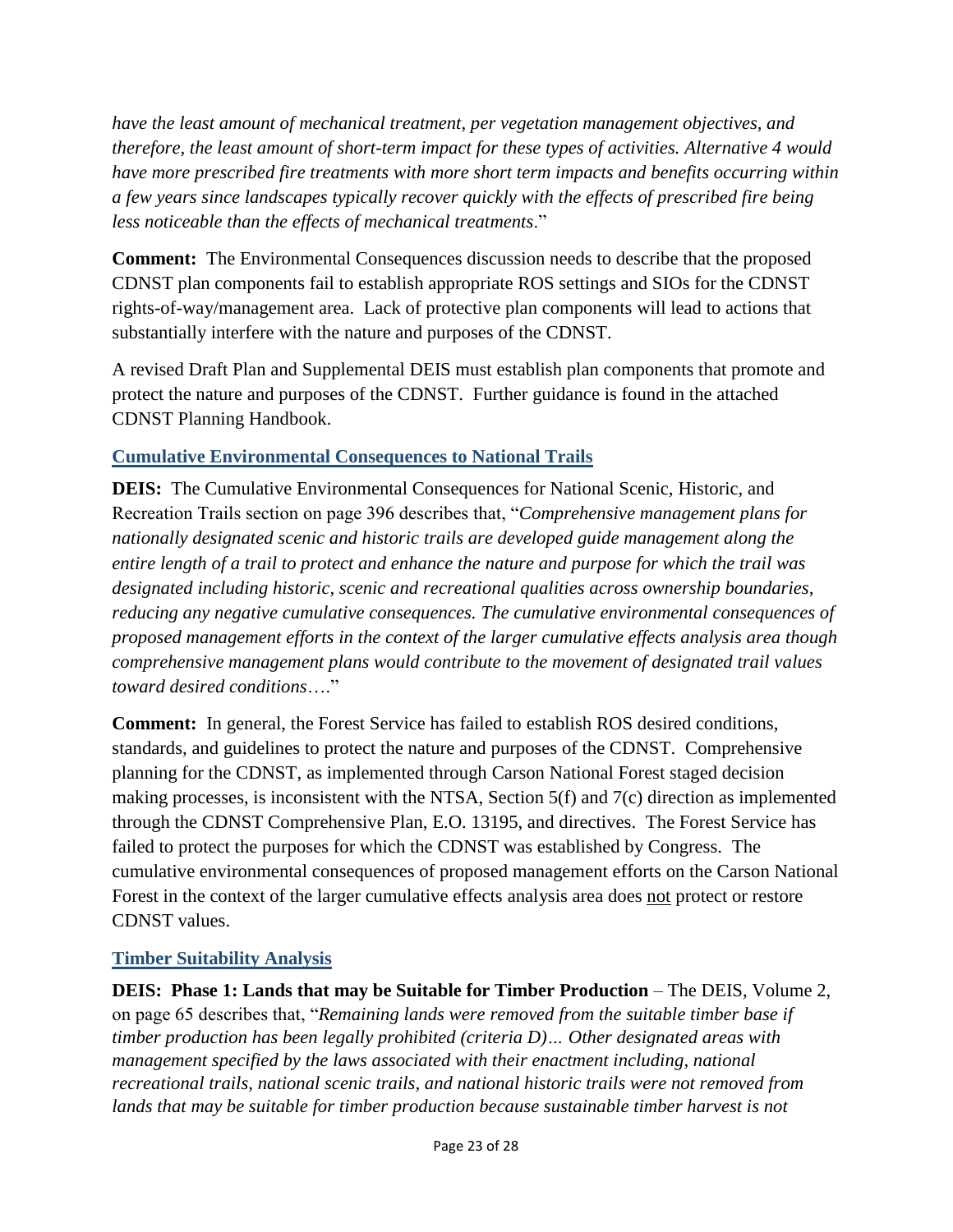*inconsistent with the law, regulation, policy, or plan direction that directs management of these lands. For these areas, site specific analyses during project planning would determine appropriate timber harvest prescriptions that are consistent with plan components for these areas*."

**Comments:** The phrase, "*Other designated areas with management specified by the laws associated with their enactment including, national recreational trails, national scenic trails, and national historic trails were not removed from lands that may be suitable for timber production because sustainable timber harvest is not inconsistent with the law, regulation, policy, or plan direction that directs management of these lands*" is confusing and should be rewritten. The description could have simply stated that, "*Other designated areas were retained in lands that may be suitable for timber production where timber production is consistent with the enabling legislation related regulations and policies*."

The declaration is not factual that, "*Other designated areas with management specified by the laws associated with their enactment including, national recreational trails, national scenic trails, and national historic trails were not removed from lands that may be suitable for timber production because sustainable timber harvest is not inconsistent with the law, regulation, policy, or plan direction that directs management of these lands*" and must be discarded.

*Continental Divide National Scenic Trail*: Timber production is incompatible with achieving National Trails System Act objectives and the CDNST nature and purposes desired conditions. The purpose of timber production is the purposeful growing, tending, harvesting, and regeneration of regulated crops of trees to be cut into logs, bolts, or other round sections for industrial or consumer use, which is in stark contrast and clearly incompatible with protecting the purposes for which National Trails are established. The CDNST rights-of-way/management corridor is not suitable for timber production (36 CFR 219.11(a)(i) and (iii)).

The NTSA, Section 2(a), policy describes an objective as, "…to promote the preservation of, public access to, travel within, and enjoyment and appreciation of the open-air, outdoor areas and historic resources of the Nation…." Section 3(a)(2), states that, "national scenic trails…will be…located as to provide for maximum outdoor recreation potential and for the conservation and enjoyment of the nationally significant scenic, historic, natural, or cultural qualities of the areas through which such trails may pass." Section 5(f), describes that a comprehensive plan, which is being completed through staged decision making on NFS lands, will provide management direction that addresses, "specific objectives and practices to be observed in the management of the trail, including the identification of all significant natural, historical, and cultural resources to be preserved…, and a protection plan for any…high potential route segments." Section 7(c) restricts uses and activities, including the removal of vegetation describing that, "Other uses along the trail, which will not substantially interfere with the nature and purposes of the trail, may be permitted."

The CDNST Comprehensive Plan and FSM 2353.42 policy describes desired conditions, "Administer National Scenic and National Historic Trail corridors to be compatible with the nature and purposes of the corresponding trail... The nature and purposes of the CDNST are to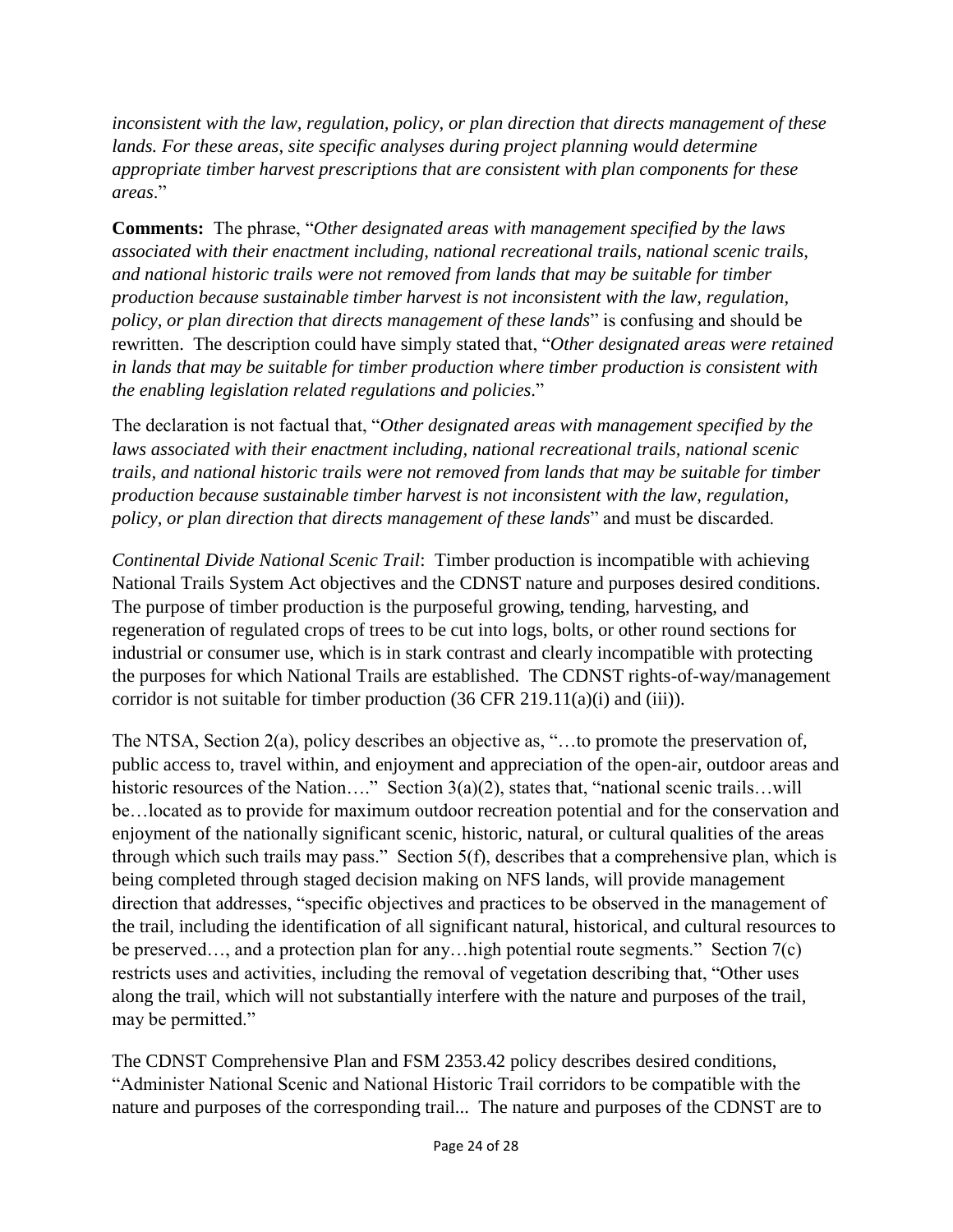provide for high-quality scenic, primitive hiking and horseback riding opportunities and to conserve natural, historic, and cultural resources along the CDNST corridor."

The lasting effects of an activity (roads, timber harvest) as well as short-term effects (logging trucks, noise) degrade CDNST values. Managing the CDNST corridor for Roaded Natural/Modified and Semi-Primitive Motorized ROS settings and timber production purposes would lead to management actions that substantially interfere with the nature and purposes of the CDNST. In areas of timber production, reoccurring harvests for timber purposes, stand tending, road construction and reconstruction, CDNST travel route closures, and other activities are incompatible with desired ROS settings and Scenic Integrity Objectives.

The Plan should recognize that timber production and associated actions and activities are inconsistent with the provisions of (1) the National Trails System Act, including providing for the nature and purposes of the CDNST and (2) Primitive and Semi-Primitive Non-Motorized ROS classes, which are appropriate ROS allocations for a CDNST management corridor or rights-of-way. Regulated forest structure conditions maintained by periodic forest harvest and regeneration is inconsistent with and unnecessary for achieving CDNST, Primitive ROS class, and Semi-Primitive ROS class desired conditions; these areas must not be classified as suitable for timber production, and harvest quantity projections must not be included in projected wood sale quantity and projected timber sale quantity calculations.

*Eligible Wild and Scenic Rivers*: The Wild and Scenic Rivers Act protects the vestiges of primitive America along Wild River areas, shorelines or watersheds still largely primitive and shorelines largely undeveloped along Scenic River Areas, and there may be some development along the shorelines of Recreational River Segments. Regardless of classification, each river in the National System is administered with the goal of protecting and enhancing the values that caused it to be designated.

Timber production does not protect ORVs of Scenic and Recreational Rivers. The only timber harvest to occur along eligible Scenic and Recreational Rivers is for resource benefit. A range of vegetation management and timber harvest practices may be allowed along Scenic River areas and Recreational River areas, if these practices are designed to protect users, or protect, restore, or enhance the river environment, including the long-term scenic character. Eligible Scenic Rivers and Recreational Rivers are not suitable for timber production (36 CFR 219.11(a)(i) and  $(iii)$ ).

**DEIS:** The DEIS, Volume 2, on page 66 describes that, "*The second phase of the timber suitability analysis determines which of the lands that may be suitable for timber production (identified in phase 1) are suited for timber production based on the plan components described by each alternative… Timber production is compatible with the desired conditions or objectives for the land… Table 27 shows management areas considered in each alternative of the plan revision environmental impact statement, and whether they are suitable or not suitable for timber production."*

**Comments:** Timber production is inconsistent with Primitive and Semi-Primitive ROS desired conditions. I recommend that the IDT consider establishing a desired Roaded Modified ROS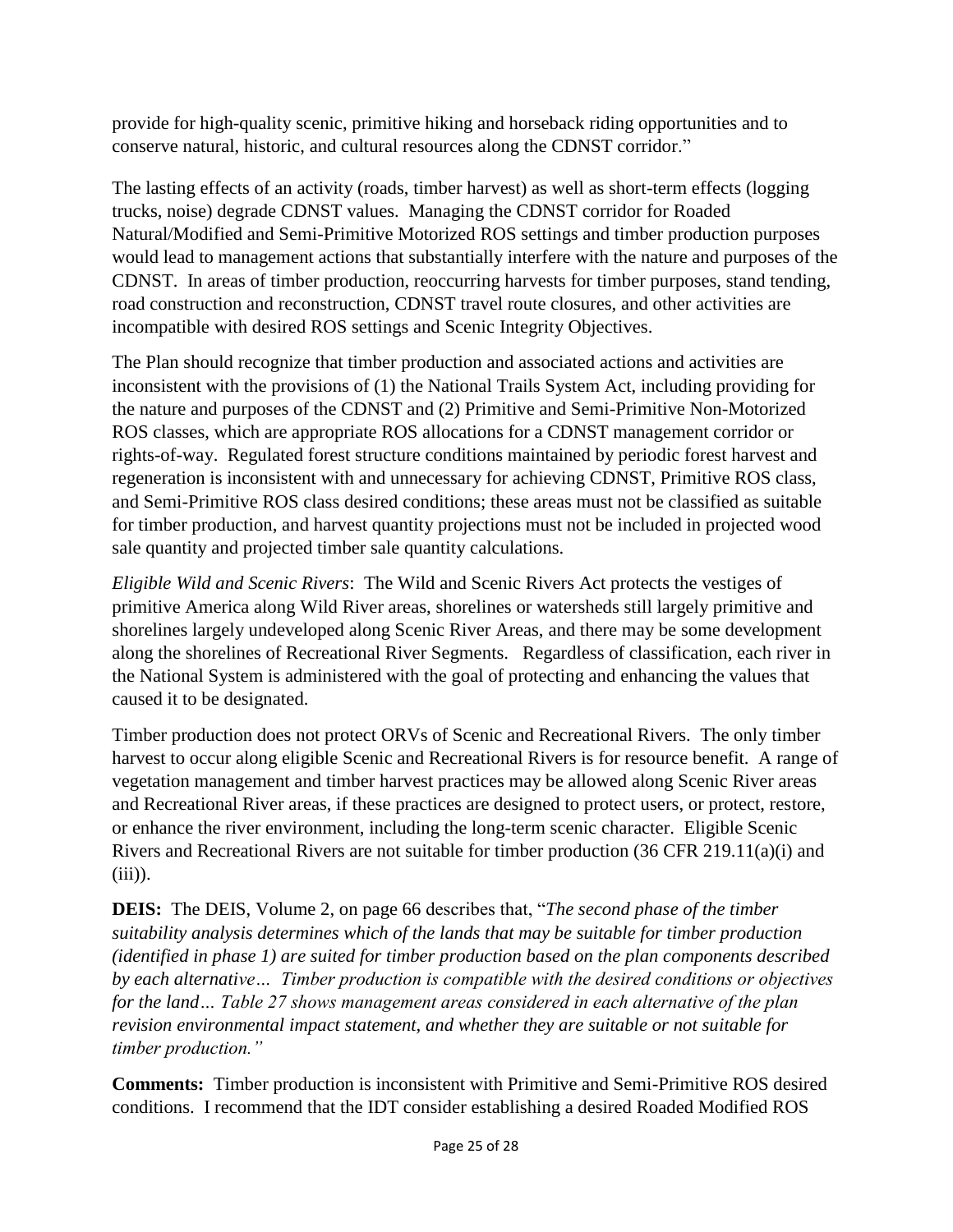setting/class where timber production is intended. Roaded Natural/Road Modified ROS settings, within National Scenic Trail and W&SR corridors, would lead to management actions that would substantially interfere with the nature and purposes of National Scenic and Historic Trails.

Table 27 must be modified to describe that the CDNST management area/rights-of-way is not suitable for timber production.

**DEIS: Wilderness Evaluation**. The DEIS, Volume 2, Appendix F, on pages 125-126 describe that, "*Alternative 2, Proposed – Draft Proposed Forest Plan… The Continental Divide Trail runs through 24 ac and were excluded. The area boundary is now easily identifiable based on existing natural features, locatable human-made features, or existing surveyed lines….*"

**Comment:** It is inconsistent with the nature and purposes of the CDNST to exclude the national trail management corridor from an area that is being evaluated for recommended wilderness. Wilderness evaluations (FSM 1923.03) and NEPA assessments should describe the positive CDNST benefits if roadless areas along the CDNST corridor are recommended for wilderness designation. Protecting wilderness values would include establishing plan components that identifies recommended wilderness as not being suitable for motor vehicle use and mechanized transport. Management of recommended wilderness to protect wilderness characteristics support the conservation purposes of this National Scenic Trail and is harmonious with providing for the CDNST nature and purposes.

One of the strongest combinations of conservation protection for undeveloped federal public lands is overlapping Wilderness, Wild and Scenic River, and National Scenic Trail designations. Each congressional designation offers protections that the other does not. Overlapping designations within roadless areas would help ensure National Forest System lands are protected for current and future generations by protecting wilderness characteristics, outstandingly remarkable values of eligible wild and scenic rivers, and the nature and purposes of National Scenic Trails. These overlapping designations provide a complimentary framework for a highlevel of protection from overuse and development of federal lands.

## **Recommendations – Revised Draft Plan and Supplemental DEIS**

<span id="page-25-0"></span>The draft plan should be revised to provide for the integrated management of congressionally designated areas and to clarify and strengthen the direction presented. National Scenic and Historic Trails must be managed in accordance with the National Trails System Act of 1968, as amended. The CDNST must be protected to provide for the nature and purposes of this National Scenic Trail. Primitive and Semi-Primitive Non-Motorized ROS settings normally provide for the nature and purposes of the CDNST. Semi-Primitive Motorized and Roaded Natural ROS allocations do not protect CDNST values; however, the CDNST Comprehensive Plan recognizes that crossing State Highways and other similar permanent developments is unavoidable. National Scenic Trails may contain campsites, shelters, and related-public-use facilities. Other uses that could conflict with the nature and purposes of the CDNST may be allowed only where there is a determination that the other use would not substantially interfere with the nature and purposes of the CDNST.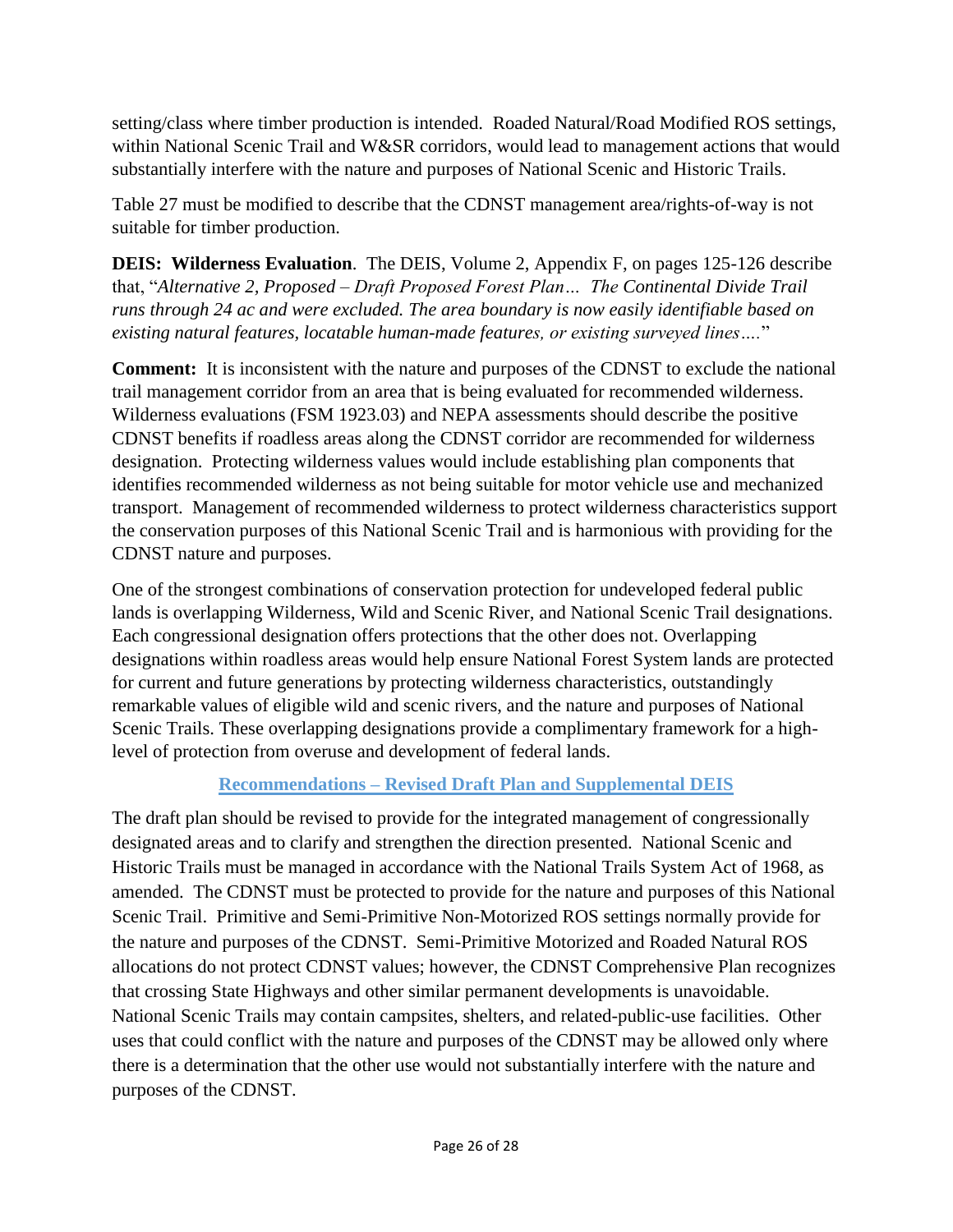The extent of the established CDNST Management Area must also be based on compatible Recreation Opportunity Spectrum allocations along the CDNST travel route. If the proposed plan components are not modified to reflect a desirable Primitive or Semi-Primitive Non-Motorized ROS setting along the CDNST than a new alternative should be developed to protect the CDNST setting. This ROS assessment and recommendation is based in part on recreation research and handbooks including information found in (1) The Recreation Opportunity Spectrum: A Framework for Planning, Management, and Research, General Technical Report PNW-98 by Roger Clark and George Stankey; (2) ROS Users Guide (U.S. Department of Agriculture, Forest Service. ROS Users Guide. Washington, DC: U.S. Department of Agriculture, Forest Service; 1982 (FSM 2311.1); (3) Recreation Opportunity Setting as a Management Tool Technical Guide by Warren Bacon, George Stankey, and Greg Warren (**Attachment C**); and (4) Landscape Aesthetics, A Handbook for Scenery Management, Agricultural Handbook Number 701.

The glossary of the Forest Plans and EIS should be consistent and expanded to include description or definitions of the National Trails System Act, National Scenic Trail, National Scenic and Historic Trail nature and purposes, and Scenic Integrity. Recreation Opportunity Spectrum class definitions need to be expanded to add descriptions of Access, Remoteness, Non-Recreation Uses, Visitor Management, Social Encounters, and Visitor Impacts setting indicators. The Forest Plan glossary should include other descriptors for clarity and recommend adding those definitions and terms that are found in the attached CDNST Planning Handbook.

A revised Draft Plan must address the requirements of the National Trails System Act as implemented through the 2009 CDNST Comprehensive Plan, FSM 2353.4, FSH 1909.12 22.2 and 24.43, and direction in Federal Register Notice dated October 5, 2009 (74 FR 51116). In addition, the Draft Plan does not address the requirements of FSH 1909.12 22.2, 23.23a, and 23.23f. This inaction has resulted in a Draft Plan that does not meet the integration requirements of the National Forest Management Act (16 U.S.C. 1604(f)(1)).

A Supplemental DEIS must address several important planning steps and NEPA processes. The Forest Supervisor should correct the DEIS deficiencies and release a revised Draft Plan and Supplemental DEIS to further address the requirements of the National Trails System Act, NFMA, and NEPA CEQ regulations as found in 40 CFR Parts 1500-1508. Land use planning associated NEPA must (1) rigorously explore and objectively evaluate all reasonable alternatives, and (2) take a hard look at the effects of the alternatives.

Geospatial data was requested following FOIA procedures on September 8, 2019, which is yet to be received. "*Under the Freedom of Information Act, I am requesting geospatial data for the Carson, Santa Fe, and Cibola NFs Draft Plans and DEISs that support the analyses of the revision proposed action and alternatives for each national forest. I would appreciate receiving the following datasets:*

- *Administrative Boundaries (FSH 1909.12 part 22.2)*
- *Land Ownership (FSH 1909.12 part 22.2)*